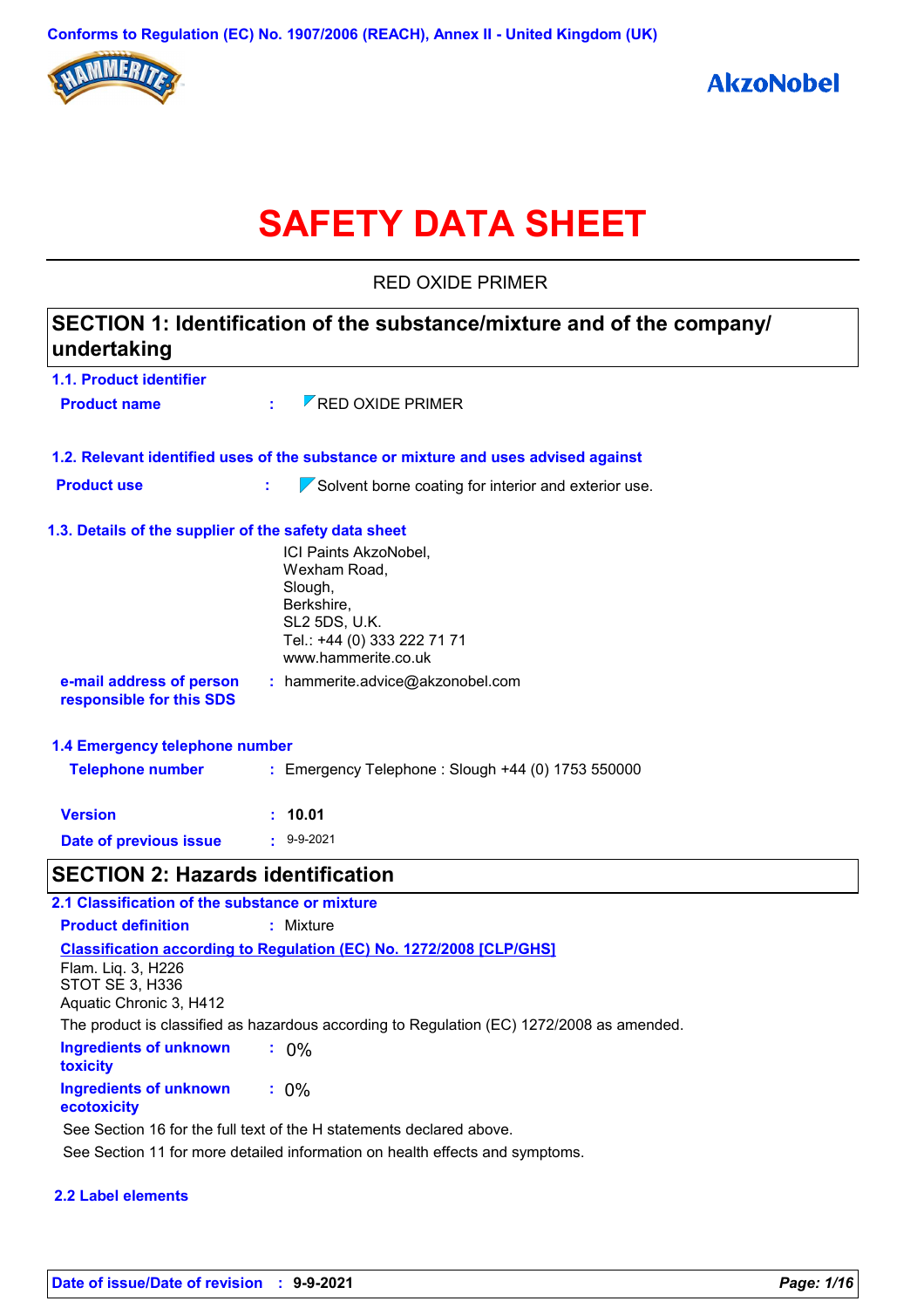# **SECTION 2: Hazards identification**

| <b>Hazard pictograms</b>                                                                                                                                                    |                                                                                                                                                                                                                                                    |
|-----------------------------------------------------------------------------------------------------------------------------------------------------------------------------|----------------------------------------------------------------------------------------------------------------------------------------------------------------------------------------------------------------------------------------------------|
| <b>Signal word</b>                                                                                                                                                          | : Warning                                                                                                                                                                                                                                          |
| <b>Hazard statements</b>                                                                                                                                                    | : H226 - Flammable liquid and vapour.<br>H336 - May cause drowsiness or dizziness.<br>H412 - Harmful to aquatic life with long lasting effects.                                                                                                    |
| <b>Precautionary statements</b>                                                                                                                                             |                                                                                                                                                                                                                                                    |
| <b>General</b>                                                                                                                                                              | : P102 - Keep out of reach of children.<br>P101 - If medical advice is needed, have product container or label at hand.                                                                                                                            |
| <b>Prevention</b>                                                                                                                                                           | : P210 - Keep away from heat, hot surfaces, sparks, open flames and other ignition<br>sources. No smoking.<br>P271 - Use only outdoors or in a well-ventilated area.<br>P273 - Avoid release to the environment.<br>P261 - Avoid breathing vapour. |
| <b>Response</b>                                                                                                                                                             | : P304 + P312 - IF INHALED: Call a POISON CENTER or doctor if you feel unwell.                                                                                                                                                                     |
| <b>Storage</b>                                                                                                                                                              | : P405 - Store locked up.<br>P403 + P233 - Store in a well-ventilated place. Keep container tightly closed.<br>P403 + P235 - Keep cool.                                                                                                            |
| <b>Disposal</b>                                                                                                                                                             | : P501 - Dispose of contents and container in accordance with all local, regional,<br>national or international regulations.                                                                                                                       |
| <b>Hazardous ingredients</b>                                                                                                                                                | : Hydrocarbons, C9-C11, n-alkanes, isoalkanes, cyclics, <2% aromatics                                                                                                                                                                              |
| <b>Supplemental label</b>                                                                                                                                                   | : Repeated exposure may cause skin dryness or cracking.                                                                                                                                                                                            |
| elements<br><b>Annex XVII - Restrictions</b><br>on the manufacture,<br>placing on the market and<br>use of certain dangerous<br>substances, mixtures and<br><b>articles</b> | : Not applicable.                                                                                                                                                                                                                                  |
| <b>Special packaging requirements</b>                                                                                                                                       |                                                                                                                                                                                                                                                    |
| <b>Containers to be fitted</b><br>with child-resistant<br>fastenings                                                                                                        | : Not applicable.                                                                                                                                                                                                                                  |
| <b>Tactile warning of danger : Not applicable.</b>                                                                                                                          |                                                                                                                                                                                                                                                    |
| <b>2.3 Other hazards</b>                                                                                                                                                    |                                                                                                                                                                                                                                                    |
| <b>Product meets the criteria</b><br>for PBT or vPvB according<br>to Regulation (EC) No.<br>1907/2006, Annex XIII                                                           | : This mixture does not contain any substances that are assessed to be a PBT or a<br>vPvB.                                                                                                                                                         |
| Other hazards which do<br>not result in classification                                                                                                                      | : None known.                                                                                                                                                                                                                                      |

# **SECTION 3: Composition/information on ingredients**

| Hydrocarbons, C9-C11, n-alkanes, REACH #:<br>isoalkanes, cyclics, <2% aromatics 01-2119463258-33 | $≥10 - ≤25$ | Flam. Liq. 3, H226                             | [1] |
|--------------------------------------------------------------------------------------------------|-------------|------------------------------------------------|-----|
|                                                                                                  |             | STOT SE 3, H336<br>Asp. Tox. 1, H304<br>EUH066 |     |
| Naphtha (petroleum), hydrotreated<br>REACH #:<br>01-2119457273-39<br>heavy<br>EC: $265-150-3$    | ≤3          | Asp. Tox. 1, H304<br>EUH066                    | [1] |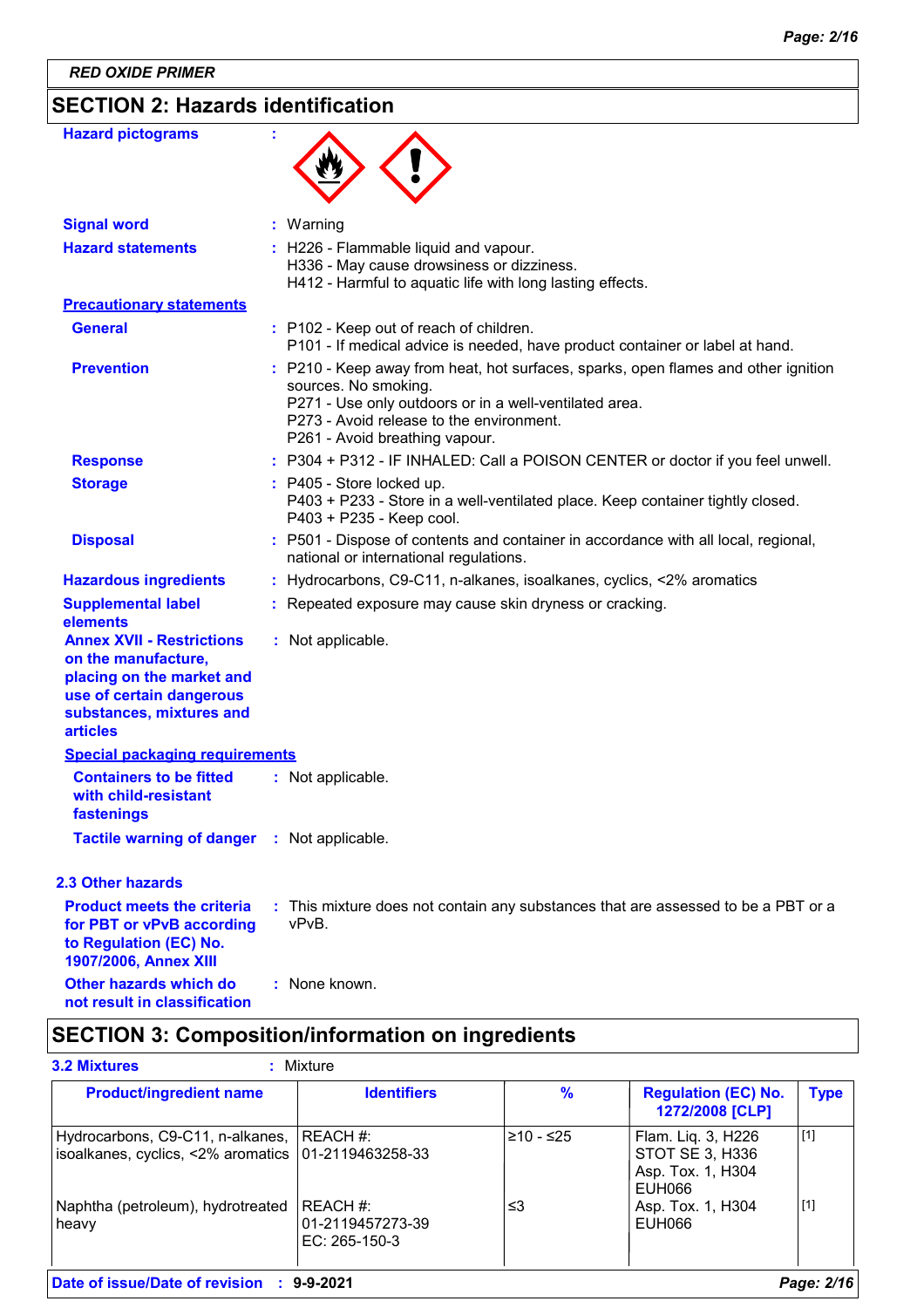# **SECTION 3: Composition/information on ingredients**

| trizinc bis(orthophosphate)             | CAS: 64742-48-9<br>REACH #:<br>01-2119485044-40<br>EC: 231-944-3 | < 2.5      | Aquatic Acute 1, H400<br>$(M=1)$<br>Aquatic Chronic 1,                                                  | $[1]$   |
|-----------------------------------------|------------------------------------------------------------------|------------|---------------------------------------------------------------------------------------------------------|---------|
|                                         | CAS: 7779-90-0<br>Index: 030-011-00-6                            |            | $H410 (M=1)$                                                                                            |         |
| strontium bis(2-ethylhexanoate)         | EC: 219-536-3<br>CAS: 2457-02-5                                  | $\leq 0.3$ | Acute Tox. 4, H302<br>Skin Irrit. 2, H315<br>Eye Dam. 1, H318<br>Repr. 2, H361d                         | $[1]$   |
| (2-methoxymethylethoxy)propanol         | REACH #:<br>01-2119450011-60<br>EC: 252-104-2<br>CAS: 34590-94-8 | $\leq 0.3$ | Not classified.                                                                                         | $[2]$   |
| 2-ethylhexanoic acid, manganese<br>salt | EC: 240-085-3<br>CAS: 15956-58-8                                 | ≤0.1       | Eye Irrit. 2, H319<br>Repr. 2, H361<br>STOT RE 2, H373<br>Aquatic Chronic 2,<br>H411                    | [1] [2] |
| methanol                                | $EC: 200-659-6$<br>CAS: 67-56-1<br>Index: 603-001-00-X           | < 0.1      | Flam. Liq. 2, H225<br>Acute Tox. 3, H301<br>Acute Tox. 3, H311<br>Acute Tox. 3, H331<br>STOT SE 1, H370 | [1] [2] |
|                                         |                                                                  |            | See Section 16 for<br>the full text of the H<br>statements declared<br>above.                           |         |

There are no additional ingredients present which, within the current knowledge of the supplier and in the concentrations applicable, are classified as hazardous to health or the environment, are PBTs, vPvBs or Substances of equivalent concern, or have been assigned a workplace exposure limit and hence require reporting in this section.

#### **Type**

[1] Substance classified with a health or environmental hazard

[2] Substance with a workplace exposure limit

[3] Substance meets the criteria for PBT according to Regulation (EC) No. 1907/2006, Annex XIII

[4] Substance meets the criteria for vPvB according to Regulation (EC) No. 1907/2006, Annex XIII

[5] Substance of equivalent concern

[6] Additional disclosure due to company policy

Occupational exposure limits, if available, are listed in Section 8.

# **SECTION 4: First aid measures**

#### **4.1 Description of first aid measures**

| <b>General</b>                    | : In all cases of doubt, or when symptoms persist, seek medical attention. Never give<br>anything by mouth to an unconscious person. If unconscious, place in recovery<br>position and seek medical advice.                                                                                                             |
|-----------------------------------|-------------------------------------------------------------------------------------------------------------------------------------------------------------------------------------------------------------------------------------------------------------------------------------------------------------------------|
| <b>Eye contact</b>                | : Remove contact lenses, irrigate copiously with clean, fresh water, holding the<br>eyelids apart for at least 10 minutes and seek immediate medical advice.                                                                                                                                                            |
| <b>Inhalation</b>                 | : Remove to fresh air. Keep person warm and at rest. If not breathing, if breathing is<br>irregular or if respiratory arrest occurs, provide artificial respiration or oxygen by<br>trained personnel.                                                                                                                  |
| <b>Skin contact</b>               | : Remove contaminated clothing and shoes. Wash skin thoroughly with soap and<br>water or use recognised skin cleanser. Do NOT use solvents or thinners.                                                                                                                                                                 |
| <b>Ingestion</b>                  | : If swallowed, seek medical advice immediately and show the container or label.<br>Keep person warm and at rest. Do NOT induce vomiting.                                                                                                                                                                               |
| <b>Protection of first-aiders</b> | : No action shall be taken involving any personal risk or without suitable training. If it<br>is suspected that fumes are still present, the rescuer should wear an appropriate<br>mask or self-contained breathing apparatus. It may be dangerous to the person<br>providing aid to give mouth-to-mouth resuscitation. |

#### **4.2 Most important symptoms and effects, both acute and delayed**

| Date of issue/Date of revision : 9-9-2021 | Page: 3/16 |
|-------------------------------------------|------------|
|                                           |            |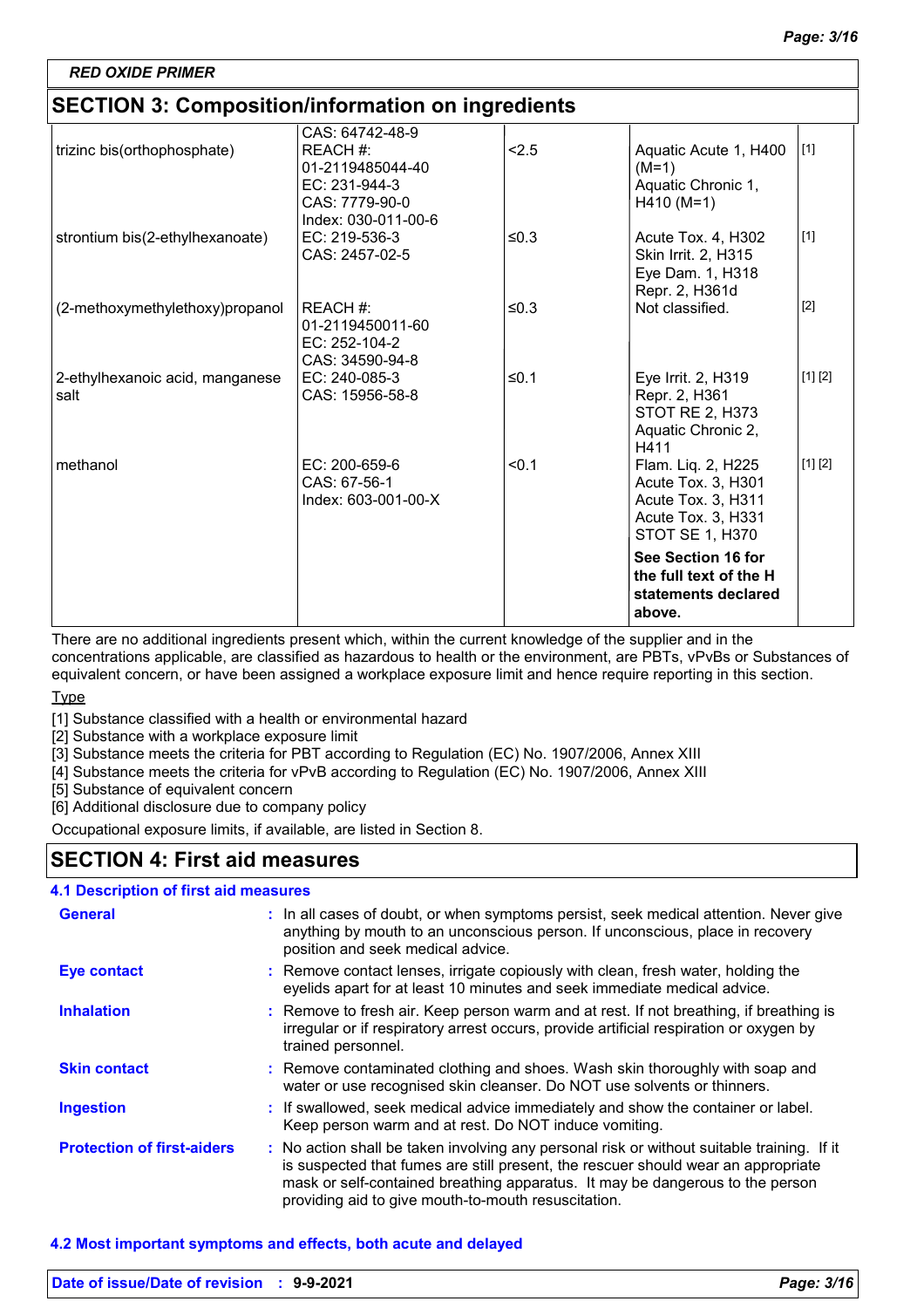# **SECTION 4: First aid measures**

There are no data available on the mixture itself. The mixture has been assessed following the conventional method of the CLP Regulation (EC) No 1272/2008 and is classified for toxicological properties accordingly. See Sections 2 and 3 for details.

Exposure to component solvent vapour concentrations in excess of the stated occupational exposure limit may result in adverse health effects such as mucous membrane and respiratory system irritation and adverse effects on the kidneys, liver and central nervous system. Symptoms and signs include headache, dizziness, fatigue, muscular weakness, drowsiness and, in extreme cases, loss of consciousness.

Solvents may cause some of the above effects by absorption through the skin. Repeated or prolonged contact with the mixture may cause removal of natural fat from the skin, resulting in non-allergic contact dermatitis and absorption through the skin.

If splashed in the eyes, the liquid may cause irritation and reversible damage.

Ingestion may cause nausea, diarrhea and vomiting.

This takes into account, where known, delayed and immediate effects and also chronic effects of components from short-term and long-term exposure by oral, inhalation and dermal routes of exposure and eye contact.

#### **4.3 Indication of any immediate medical attention and special treatment needed**

| <b>Notes to physician</b>  | : In case of inhalation of decomposition products in a fire, symptoms may be delayed.<br>The exposed person may need to be kept under medical surveillance for 48 hours. |
|----------------------------|--------------------------------------------------------------------------------------------------------------------------------------------------------------------------|
| <b>Specific treatments</b> | : No specific treatment.                                                                                                                                                 |

See toxicological information (Section 11)

#### **SECTION 5: Firefighting measures** Recommended: alcohol-resistant foam, CO₂, powders, water spray. **: :** Do not use water jet. **Hazardous combustion products Hazards from the substance or mixture Special protective equipment for fire-fighters 5.1 Extinguishing media :** Fire will produce dense black smoke. Exposure to decomposition products may **:** Decomposition products may include the following materials: carbon monoxide, **:** Appropriate breathing apparatus may be required. **Suitable extinguishing media Unsuitable extinguishing media 5.2 Special hazards arising from the substance or mixture 5.3 Advice for firefighters Special protective actions for fire-fighters :** Cool closed containers exposed to fire with water. Do not release runoff from fire to cause a health hazard. drains or watercourses. carbon dioxide, smoke, oxides of nitrogen.

## **SECTION 6: Accidental release measures**

|                                                |    | 6.1 Personal precautions, protective equipment and emergency procedures                                                                                                                                         |
|------------------------------------------------|----|-----------------------------------------------------------------------------------------------------------------------------------------------------------------------------------------------------------------|
| For non-emergency<br>personnel                 |    | : Exclude sources of ignition and ventilate the area. Avoid breathing vapour or mist.<br>Refer to protective measures listed in sections 7 and 8.                                                               |
| For emergency responders                       | п. | If specialised clothing is required to deal with the spillage, take note of any<br>information in Section 8 on suitable and unsuitable materials. See also the<br>information in "For non-emergency personnel". |
| <b>6.2 Environmental</b><br><b>precautions</b> |    | : Do not allow to enter drains or watercourses. If the product contaminates lakes,<br>rivers, or sewers, inform the appropriate authorities in accordance with local<br>regulations.                            |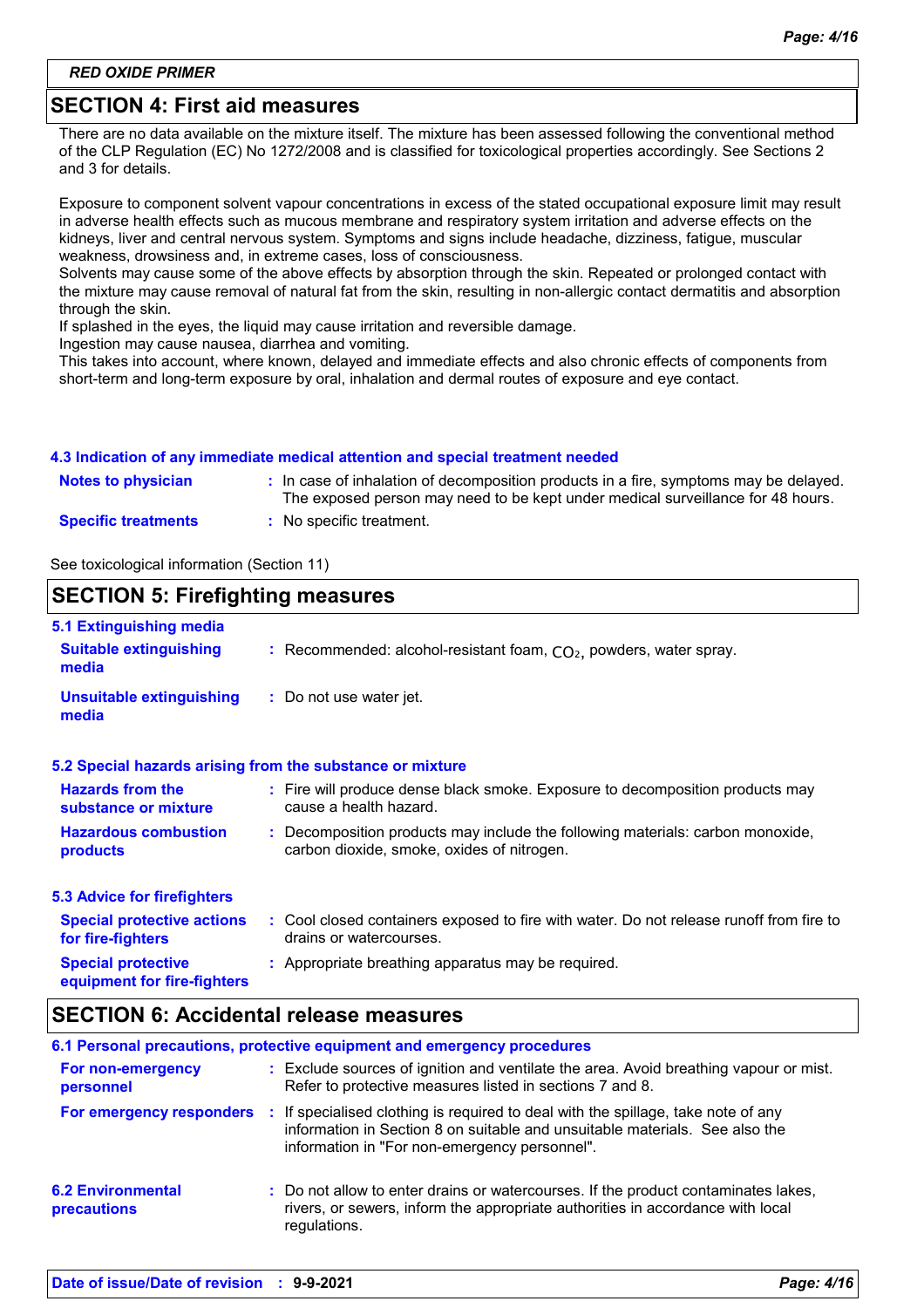# **SECTION 6: Accidental release measures**

| 6.3 Methods and material<br>for containment and<br>cleaning up | : Contain and collect spillage with non-combustible, absorbent material e.g. sand,<br>earth, vermiculite or diatomaceous earth and place in container for disposal<br>according to local regulations (see Section 13). Preferably clean with a detergent.<br>Avoid using solvents. |
|----------------------------------------------------------------|------------------------------------------------------------------------------------------------------------------------------------------------------------------------------------------------------------------------------------------------------------------------------------|
| 6.4 Reference to other<br><b>sections</b>                      | : See Section 1 for emergency contact information.<br>See Section 8 for information on appropriate personal protective equipment.<br>See Section 13 for additional waste treatment information.                                                                                    |

# **SECTION 7: Handling and storage**

The information in this section contains generic advice and guidance. The list of Identified Uses in Section 1 should be consulted for any available use-specific information provided in the Exposure Scenario(s).

| <b>7.1 Precautions for safe</b><br>handling | : Prevent the creation of flammable or explosive concentrations of vapours in air and<br>avoid vapour concentrations higher than the occupational exposure limits.<br>In addition, the product should only be used in areas from which all naked lights and<br>other sources of ignition have been excluded. Electrical equipment should be<br>protected to the appropriate standard.<br>Mixture may charge electrostatically: always use earthing leads when transferring<br>from one container to another.<br>Operators should wear antistatic footwear and clothing and floors should be of the<br>conducting type.<br>Keep away from heat, sparks and flame. No sparking tools should be used.<br>Avoid contact with skin and eyes. Avoid the inhalation of dust, particulates, spray or<br>mist arising from the application of this mixture. Avoid inhalation of dust from<br>sanding.<br>Eating, drinking and smoking should be prohibited in areas where this material is<br>handled, stored and processed.<br>Put on appropriate personal protective equipment (see Section 8).<br>Never use pressure to empty. Container is not a pressure vessel.<br>Always keep in containers made from the same material as the original one.<br>Comply with the health and safety at work laws.<br>Do not allow to enter drains or watercourses.<br>Information on fire and explosion protection<br>Vapours are heavier than air and may spread along floors. Vapours may form<br>explosive mixtures with air. |
|---------------------------------------------|--------------------------------------------------------------------------------------------------------------------------------------------------------------------------------------------------------------------------------------------------------------------------------------------------------------------------------------------------------------------------------------------------------------------------------------------------------------------------------------------------------------------------------------------------------------------------------------------------------------------------------------------------------------------------------------------------------------------------------------------------------------------------------------------------------------------------------------------------------------------------------------------------------------------------------------------------------------------------------------------------------------------------------------------------------------------------------------------------------------------------------------------------------------------------------------------------------------------------------------------------------------------------------------------------------------------------------------------------------------------------------------------------------------------------------------------------------------------------------------------------------------|
|---------------------------------------------|--------------------------------------------------------------------------------------------------------------------------------------------------------------------------------------------------------------------------------------------------------------------------------------------------------------------------------------------------------------------------------------------------------------------------------------------------------------------------------------------------------------------------------------------------------------------------------------------------------------------------------------------------------------------------------------------------------------------------------------------------------------------------------------------------------------------------------------------------------------------------------------------------------------------------------------------------------------------------------------------------------------------------------------------------------------------------------------------------------------------------------------------------------------------------------------------------------------------------------------------------------------------------------------------------------------------------------------------------------------------------------------------------------------------------------------------------------------------------------------------------------------|

#### **7.2 Conditions for safe storage, including any incompatibilities**

Store in accordance with local regulations.

#### **Notes on joint storage**

Keep away from: oxidising agents, strong alkalis, strong acids.

#### **Additional information on storage conditions**

Observe label precautions. Store in a dry, cool and well-ventilated area. Keep away from heat and direct sunlight. Keep away from sources of ignition. No smoking. Prevent unauthorised access. Containers that have been opened must be carefully resealed and kept upright to prevent leakage.

#### **Seveso Directive - Reporting thresholds**

#### **Danger criteria**

| <b>Category</b> | Notification and MAPP Safety report threshold<br><b>threshold</b> |             |
|-----------------|-------------------------------------------------------------------|-------------|
| P5c             | 5000 tonne                                                        | 50000 tonne |

#### **7.3 Specific end use(s)**

| <b>Recommendations</b>            | : Not |
|-----------------------------------|-------|
| <b>Industrial sector specific</b> | : Not |
| solutions                         |       |

Not available. Not available.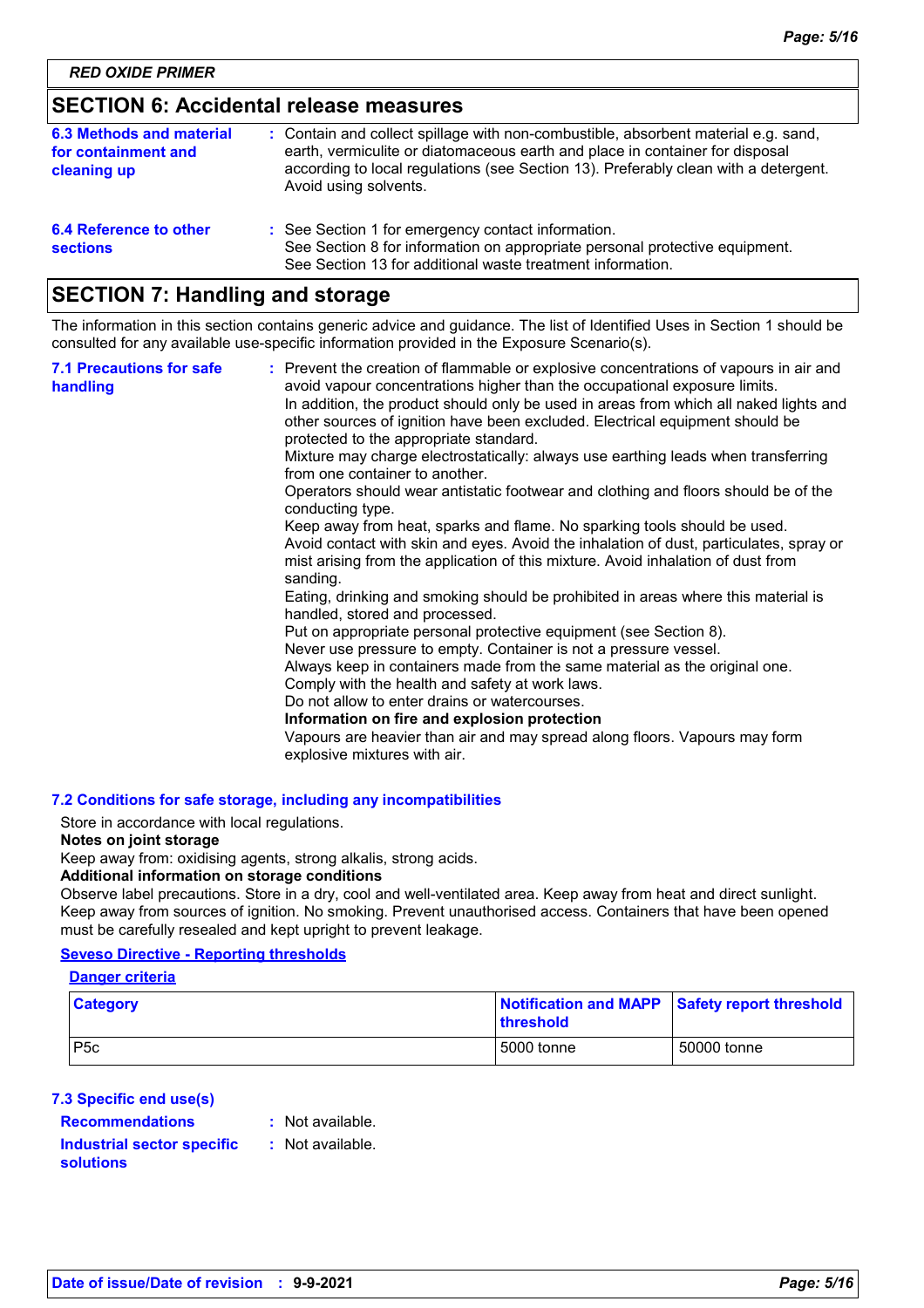# **SECTION 8: Exposure controls/personal protection**

The information in this section contains generic advice and guidance. Information is provided based on typical anticipated uses of the product. Additional measures might be required for bulk handling or other uses that could significantly increase worker exposure or environmental releases.

#### **8.1 Control parameters**

#### **Occupational exposure limits**

| <b>Product/ingredient name</b>                   | <b>Exposure limit values</b>                                                                                                                                         |
|--------------------------------------------------|----------------------------------------------------------------------------------------------------------------------------------------------------------------------|
| (2-methoxymethylethoxy)propanol                  | EH40/2005 WELs (United Kingdom (UK), 1/2020). Absorbed                                                                                                               |
|                                                  | through skin.                                                                                                                                                        |
|                                                  | TWA: $308 \text{ mg/m}^3$ 8 hours.                                                                                                                                   |
|                                                  | TWA: 50 ppm 8 hours.                                                                                                                                                 |
| 2-ethylhexanoic acid, manganese salt             | EH40/2005 WELs (United Kingdom (UK), 12/2011).                                                                                                                       |
|                                                  | TWA: $0.5 \text{ mg/m}^3$ , (as Mn) 8 hours.                                                                                                                         |
| methanol                                         | EH40/2005 WELs (United Kingdom (UK), 12/2011). Absorbed                                                                                                              |
|                                                  | through skin.                                                                                                                                                        |
|                                                  | STEL: 333 mg/m <sup>3</sup> 15 minutes.                                                                                                                              |
|                                                  | STEL: 250 ppm 15 minutes.                                                                                                                                            |
|                                                  | TWA: $266$ mg/m <sup>3</sup> 8 hours.                                                                                                                                |
|                                                  | TWA: 200 ppm 8 hours.                                                                                                                                                |
| <b>Recommended monitoring</b><br>÷<br>procedures | If this product contains ingredients with exposure limits, personal, workplace<br>atmosphere or biological monitoring may be required to determine the effectiveness |
|                                                  | of the ventilation or other control measures and/or the necessity to use respiratory                                                                                 |
|                                                  | protective equipment. Reference should be made to monitoring standards, such as<br>the following: European Ctanderd ENLCOO (Merkplace otmoopheres Cuidense for       |

the following: European Standard EN 689 (Workplace atmospheres - Guidance for the assessment of exposure by inhalation to chemical agents for comparison with limit values and measurement strategy) European Standard EN 14042 (Workplace atmospheres - Guide for the application and use of procedures for the assessment of exposure to chemical and biological agents) European Standard EN 482 (Workplace atmospheres - General requirements for the performance of procedures for the measurement of chemical agents) Reference to national guidance documents for methods for the determination of hazardous substances will also be required.

#### **DNELs/DMELs**

| <b>Product/ingredient name</b>  | <b>Type</b> | <b>Exposure</b>                | <b>Value</b>                  | <b>Population</b>     | <b>Effects</b> |
|---------------------------------|-------------|--------------------------------|-------------------------------|-----------------------|----------------|
| (2-methoxymethylethoxy)propanol | <b>DNEL</b> | Long term Oral                 | $0.33$ mg/<br>kg bw/day       | General<br>population | Systemic       |
|                                 | <b>DNEL</b> | Long term<br><b>Inhalation</b> | $37.2 \text{ mg/m}^3$         | General<br>population | Systemic       |
|                                 | <b>DNEL</b> | Long term Dermal               | $121 \text{ mg/kg}$<br>bw/day | General<br>population | Systemic       |
|                                 | <b>DNEL</b> | Long term Dermal               | $283$ mg/kg<br>bw/day         | Workers               | Systemic       |
|                                 | <b>DNEL</b> | Long term<br>Inhalation        | $308 \text{ mg/m}^3$          | Workers               | Systemic       |

**PNECs**

No PNECs available

| <b>8.2 Exposure controls</b>                      |                                                                                                                                                                                                                                                                                                                                                                                                   |            |
|---------------------------------------------------|---------------------------------------------------------------------------------------------------------------------------------------------------------------------------------------------------------------------------------------------------------------------------------------------------------------------------------------------------------------------------------------------------|------------|
| <b>Appropriate engineering</b><br><b>controls</b> | : Provide adequate ventilation. Where reasonably practicable, this should be<br>achieved by the use of local exhaust ventilation and good general extraction. If<br>these are not sufficient to maintain concentrations of particulates and solvent<br>vapours below the OEL, suitable respiratory protection must be worn.                                                                       |            |
| <b>Individual protection measures</b>             |                                                                                                                                                                                                                                                                                                                                                                                                   |            |
| <b>Hygiene measures</b>                           | : Wash hands, forearms and face thoroughly after handling chemical products, before<br>eating, smoking and using the lavatory and at the end of the working period.<br>Appropriate techniques should be used to remove potentially contaminated clothing.<br>Wash contaminated clothing before reusing. Ensure that eyewash stations and<br>safety showers are close to the workstation location. |            |
| <b>Eye/face protection</b>                        | : Use safety eyewear designed to protect against splash of liquids.                                                                                                                                                                                                                                                                                                                               |            |
| Date of issue/Date of revision : 9-9-2021         |                                                                                                                                                                                                                                                                                                                                                                                                   | Page: 6/16 |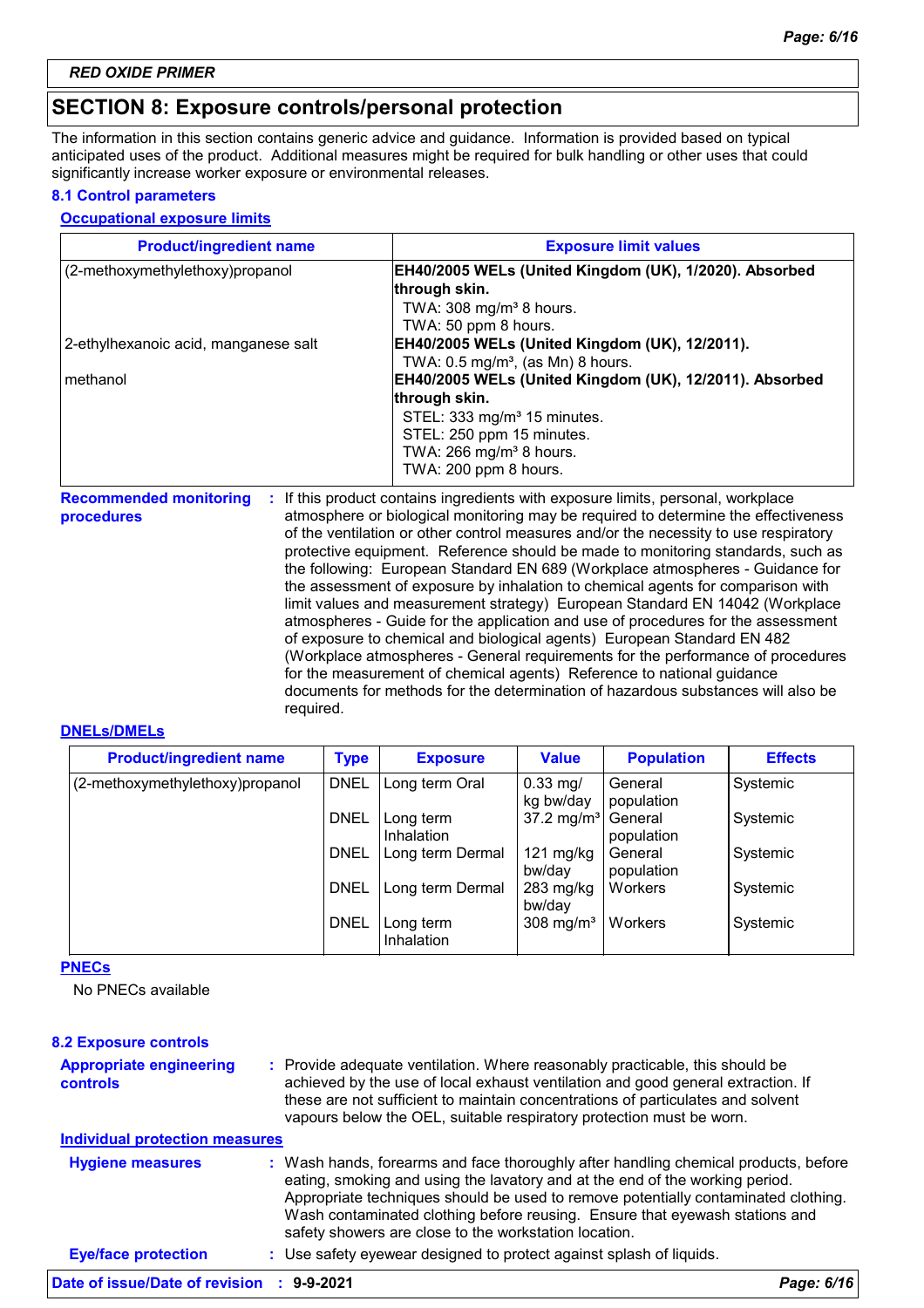# **SECTION 8: Exposure controls/personal protection**

| <b>Skin protection</b>        |                                                                                                                                                                                                                                                                                                                                                                                                                                                                                                                                                                                                                                                                                         |
|-------------------------------|-----------------------------------------------------------------------------------------------------------------------------------------------------------------------------------------------------------------------------------------------------------------------------------------------------------------------------------------------------------------------------------------------------------------------------------------------------------------------------------------------------------------------------------------------------------------------------------------------------------------------------------------------------------------------------------------|
| <b>Hand protection</b>        |                                                                                                                                                                                                                                                                                                                                                                                                                                                                                                                                                                                                                                                                                         |
| <b>Gloves</b>                 | : When prolonged or frequently repeated contact may occur, a glove with a protection<br>class of 6 (breakthrough time >480 minutes according to EN374) is recommended.<br>Recommended gloves: Viton ® or Nitrile, thickness ≥ 0.38 mm.<br>When only brief contact is expected, a glove with protection class of 2 or higher<br>(breakthrough time > 30 minutes according to EN374) is recommended.<br>Recommended gloves: Nitrile, thickness ≥ 0.12 mm.<br>Gloves should be replaced regularly and if there is any sign of damage to the glove<br>material.                                                                                                                             |
|                               | The performance or effectiveness of the glove may be reduced by physical/chemical<br>damage and poor maintenance.                                                                                                                                                                                                                                                                                                                                                                                                                                                                                                                                                                       |
| <b>Body protection</b>        | : Personnel should wear antistatic clothing made of natural fibres or of high-<br>temperature-resistant synthetic fibres.                                                                                                                                                                                                                                                                                                                                                                                                                                                                                                                                                               |
| <b>Other skin protection</b>  | : Appropriate footwear and any additional skin protection measures should be<br>selected based on the task being performed and the risks involved and should be<br>approved by a specialist before handling this product.                                                                                                                                                                                                                                                                                                                                                                                                                                                               |
| <b>Respiratory protection</b> | : If workers are exposed to concentrations above the exposure limit, they must use<br>appropriate, certified respirators.                                                                                                                                                                                                                                                                                                                                                                                                                                                                                                                                                               |
|                               | OLD LEAD-BASED PAINTS:                                                                                                                                                                                                                                                                                                                                                                                                                                                                                                                                                                                                                                                                  |
|                               | When surfaces are to be prepared for painting, account should be taken of the age<br>of the property and the possibility that lead-pigmented paint might be present. There<br>is a possibility that ingestion or inhalation of scrapings or dust arising from the<br>preparation work could cause health effects. As a working rule you should assume<br>that this will be the case if the age of the property is pre 1960.                                                                                                                                                                                                                                                             |
|                               | Where possible wet sanding or chemical stripping methods should be used with<br>surfaces of this type to avoid the creation of dust. When dry sanding cannot be<br>avoided, and effective local exhaust ventilation is not available, it is recommended<br>that a dust respirator is worn, that is approved for use with lead dusts, and its type<br>selected on the basis of the COSHH assessment, taking into account the<br>Workplace Exposure Limit for lead in air. Furthermore, steps should be taken to<br>ensure containment of the dusts created, and that all practicable measures are<br>taken to clean up thoroughly all deposits of dusts in and around the affected area. |
|                               | Respiratory protection in case of dust or spray mist formation. (particle filter EN143<br>type P2) Respiratory protection in case of vapour formation. (half mask with<br>combination filter A2-P2 til concentrations of 0,5 Vol%.)                                                                                                                                                                                                                                                                                                                                                                                                                                                     |
|                               | The current Control of Lead at Work Regulations approved code of practice should<br>be consulted for advice on protective clothing and personal hygiene precautions.<br>Care should also be taken to exclude visitors, members of the household and<br>especially children from the affected area, during the actual work and the<br>subsequent clean up operations. All scrapings, dust, etc. should be disposed of by<br>the professional painting contractor as Hazardous Waste.                                                                                                                                                                                                     |
|                               | Extra precautions will also need to be taken when burning off old lead-based paints<br>because fumes containing lead will be produced. It is recommended that a<br>respirator, approved for use with particulate fumes of lead is selected on the basis<br>of the COSHH assessment, taking into account the Workplace Exposure Limit for<br>lead in air. Similar precautions to those given above about sanding should be taken<br>with reference to protective clothing, disposal of scrapings and dusts, and exclusion<br>of other personnel and especially children from the building during actual work and<br>the subsequent clean up operations.                                  |
|                               | Avoid the inhalation of dust. Wear suitable face mask if dry sanding. Special<br>precautions should be taken during surface preparation of pre-1960s paint surfaces<br>over wood and metal as they may contain harmful lead.                                                                                                                                                                                                                                                                                                                                                                                                                                                            |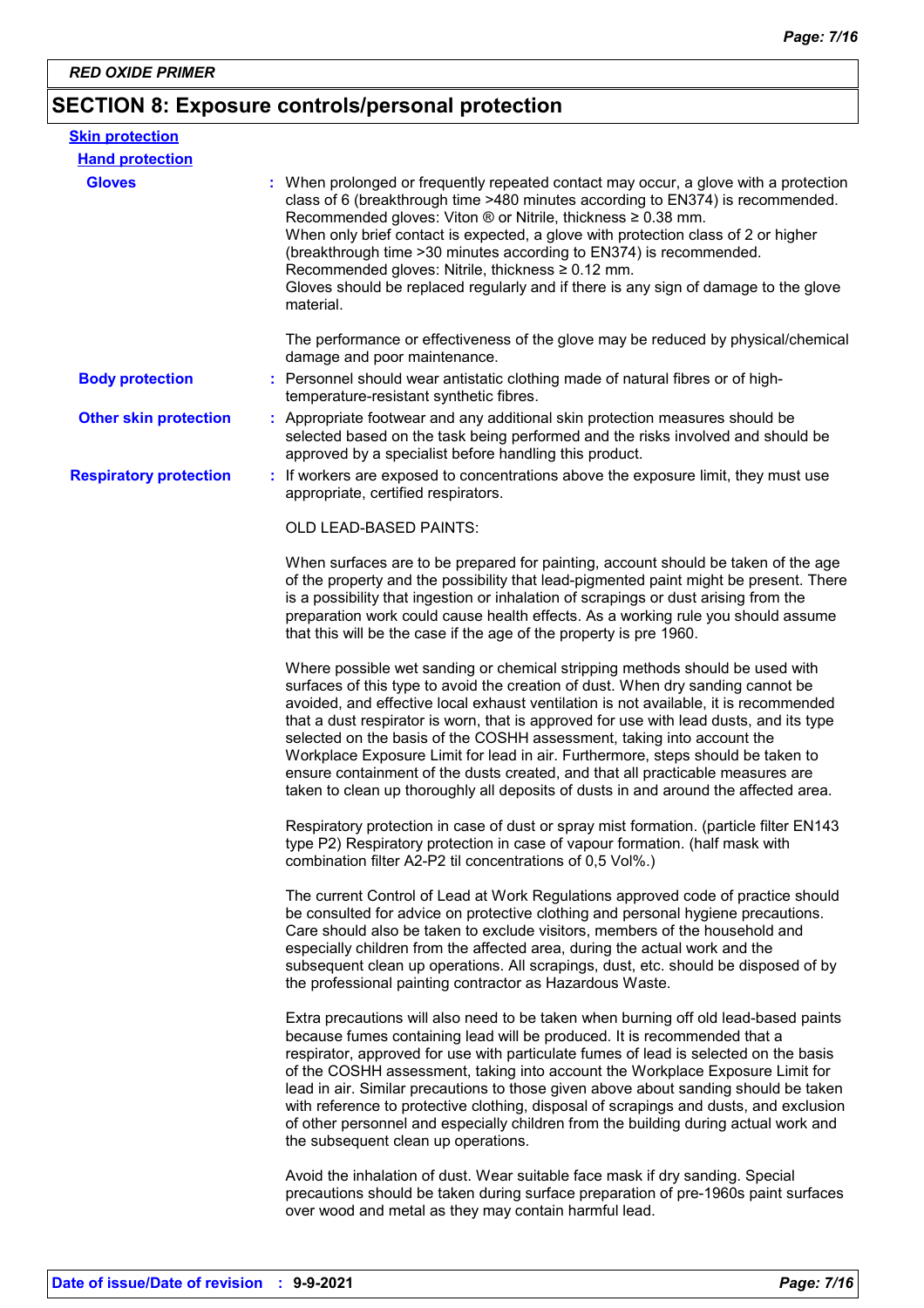# **SECTION 8: Exposure controls/personal protection**

OLD LEAD-BASED PAINTS:

When surfaces are to be prepared for painting, account should be taken of the age of the property and the possibility that lead-pigmented paint might be present. There is a possibility that ingestion or inhalation of scrapings or dust arising from the preparation work could cause health effects. As a working rule you should assume that this will be the case if the age of the property is pre 1960.

Where possible wet sanding or chemical stripping methods should be used with surfaces of this type to avoid the creation of dust. When dry sanding cannot be avoided, and effective local exhaust ventilation is not available, it is recommended that a dust respirator is worn, that is approved for use with lead dusts, and its type selected on the basis of the COSHH assessment, taking into account the Workplace Exposure Limit for lead in air. Furthermore, steps should be taken to ensure containment of the dusts created, and that all practicable measures are taken to clean up thoroughly all deposits of dusts in and around the affected area.

Respiratory protection in case of dust or spray mist formation. (particle filter EN143 type P2) Respiratory protection in case of vapour formation. (half mask with combination filter A2-P2 til concentrations of 0,5 Vol%.)

The current Control of Lead at Work Regulations approved code of practice should be consulted for advice on protective clothing and personal hygiene precautions. Care should also be taken to exclude visitors, members of the household and especially children from the affected area, during the actual work and the subsequent clean up operations. All scrapings, dust, etc. should be disposed of by the professional painting contractor as Hazardous Waste.

Extra precautions will also need to be taken when burning off old lead-based paints because fumes containing lead will be produced. It is recommended that a respirator, approved for use with particulate fumes of lead is selected on the basis of the COSHH assessment, taking into account the Workplace Exposure Limit for lead in air. Similar precautions to those given above about sanding should be taken with reference to protective clothing, disposal of scrapings and dusts, and exclusion of other personnel and especially children from the building during actual work and the subsequent clean up operations.

Avoid the inhalation of dust. Wear suitable face mask if dry sanding. Special precautions should be taken during surface preparation of pre-1960s paint surfaces over wood and metal as they may contain harmful lead.

**Environmental exposure : Do not allow to enter drains or watercourses. controls**

# **SECTION 9: Physical and chemical properties**

185°C **Initial boiling point and boiling : Physical state Melting point/freezing point range** Liquid. **: :** Not available. **Odour** : Not available. **pH Colour Evaporation rate Flash point**  $\qquad \qquad : \qquad \text{Closed cup: } 32^{\circ} \text{C}$ Not applicable. **: Odour threshold :** Various: See label. : Not available. **: 9.1. Information on basic physical and chemical properties Appearance**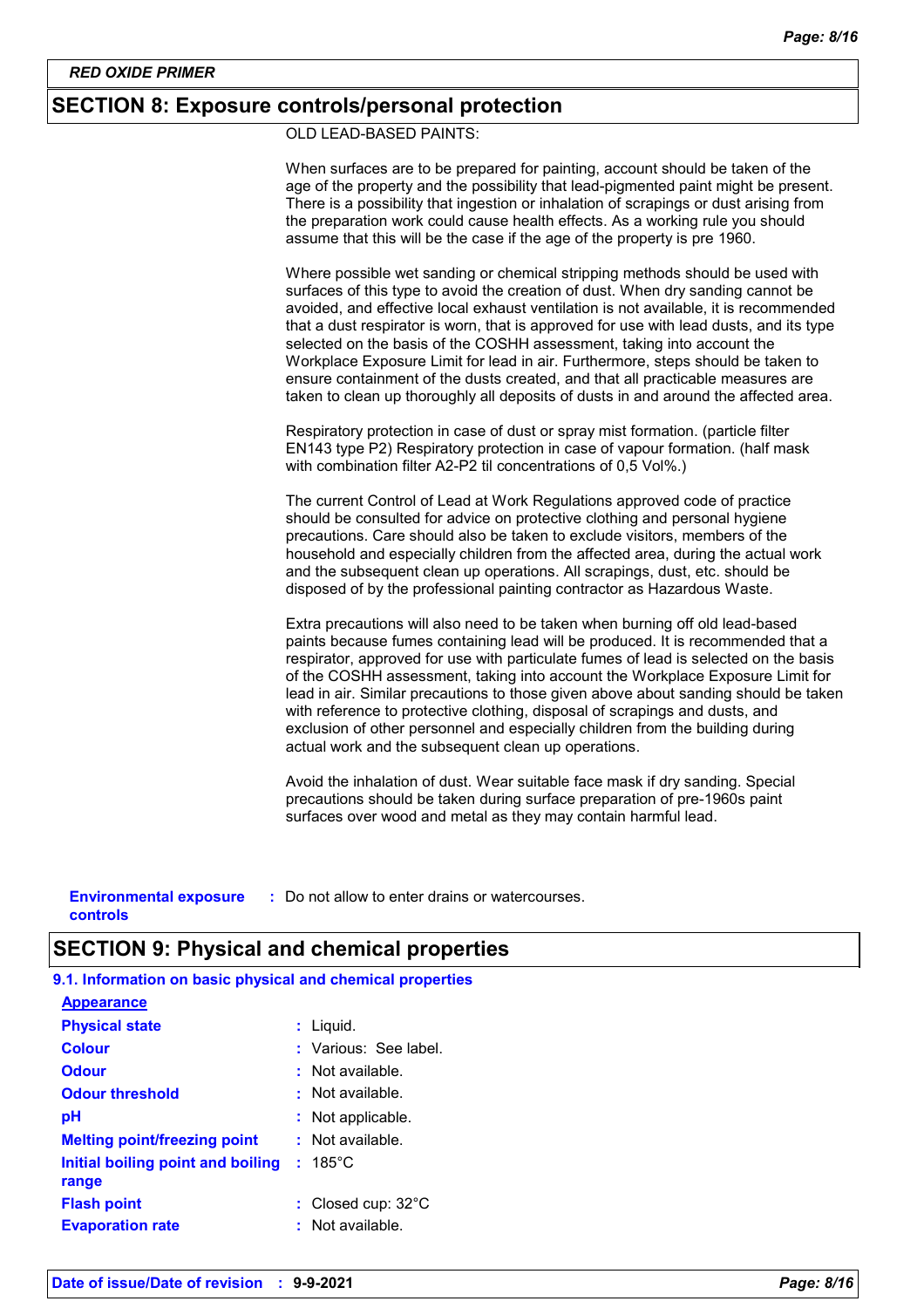# **SECTION 9: Physical and chemical properties**

| <b>Upper/lower flammability or</b><br>explosive limits | : Not available.                                             |
|--------------------------------------------------------|--------------------------------------------------------------|
| <b>Vapour pressure</b>                                 | $:$ Not available.                                           |
| <b>Vapour density</b>                                  | Not available.                                               |
| <b>Relative density</b>                                | : 1.289                                                      |
| <b>Solubility(ies)</b>                                 | Insoluble in the following materials: cold water.            |
| <b>Partition coefficient: n-octanol/</b><br>water      | $\therefore$ Not available.                                  |
| <b>Auto-ignition temperature</b>                       | $:$ Not available.                                           |
| <b>Decomposition temperature</b>                       | $:$ Not available.                                           |
| <b>Viscosity</b>                                       | : Kinematic (room temperature): $5.44 \text{ cm}^2/\text{s}$ |
| <b>Explosive properties</b>                            | $:$ Not available.                                           |
| <b>Oxidising properties</b>                            | $:$ Not available.                                           |
| 9.2. Other information                                 |                                                              |
| <b>Solubility in water</b>                             | : Not available.                                             |

# **SECTION 10: Stability and reactivity**

| <b>10.6 Hazardous</b><br>decomposition products | : Decomposition products may include the following materials: carbon monoxide,<br>carbon dioxide, smoke, oxides of nitrogen.        |
|-------------------------------------------------|-------------------------------------------------------------------------------------------------------------------------------------|
| <b>10.5 Incompatible materials</b>              | : Keep away from the following materials to prevent strong exothermic reactions:<br>oxidising agents, strong alkalis, strong acids. |
| <b>10.4 Conditions to avoid</b>                 | : When exposed to high temperatures may produce hazardous decomposition<br>products.                                                |
| 10.3 Possibility of<br>hazardous reactions      | : Under normal conditions of storage and use, hazardous reactions will not occur.                                                   |
| <b>10.2 Chemical stability</b>                  | : Stable under recommended storage and handling conditions (see Section 7).                                                         |
| <b>10.1 Reactivity</b>                          | : No specific test data related to reactivity available for this product or its ingredients.                                        |

# **SECTION 11: Toxicological information**

#### **11.1 Information on toxicological effects**

There are no data available on the mixture itself. The mixture has been assessed following the conventional method of the CLP Regulation (EC) No 1272/2008 and is classified for toxicological properties accordingly. See Sections 2 and 3 for details.

Exposure to component solvent vapour concentrations in excess of the stated occupational exposure limit may result in adverse health effects such as mucous membrane and respiratory system irritation and adverse effects on the kidneys, liver and central nervous system. Symptoms and signs include headache, dizziness, fatigue, muscular weakness, drowsiness and, in extreme cases, loss of consciousness.

Solvents may cause some of the above effects by absorption through the skin. Repeated or prolonged contact with the mixture may cause removal of natural fat from the skin, resulting in non-allergic contact dermatitis and absorption through the skin.

If splashed in the eyes, the liquid may cause irritation and reversible damage.

Ingestion may cause nausea, diarrhea and vomiting.

This takes into account, where known, delayed and immediate effects and also chronic effects of components from short-term and long-term exposure by oral, inhalation and dermal routes of exposure and eye contact.

#### **Acute toxicity**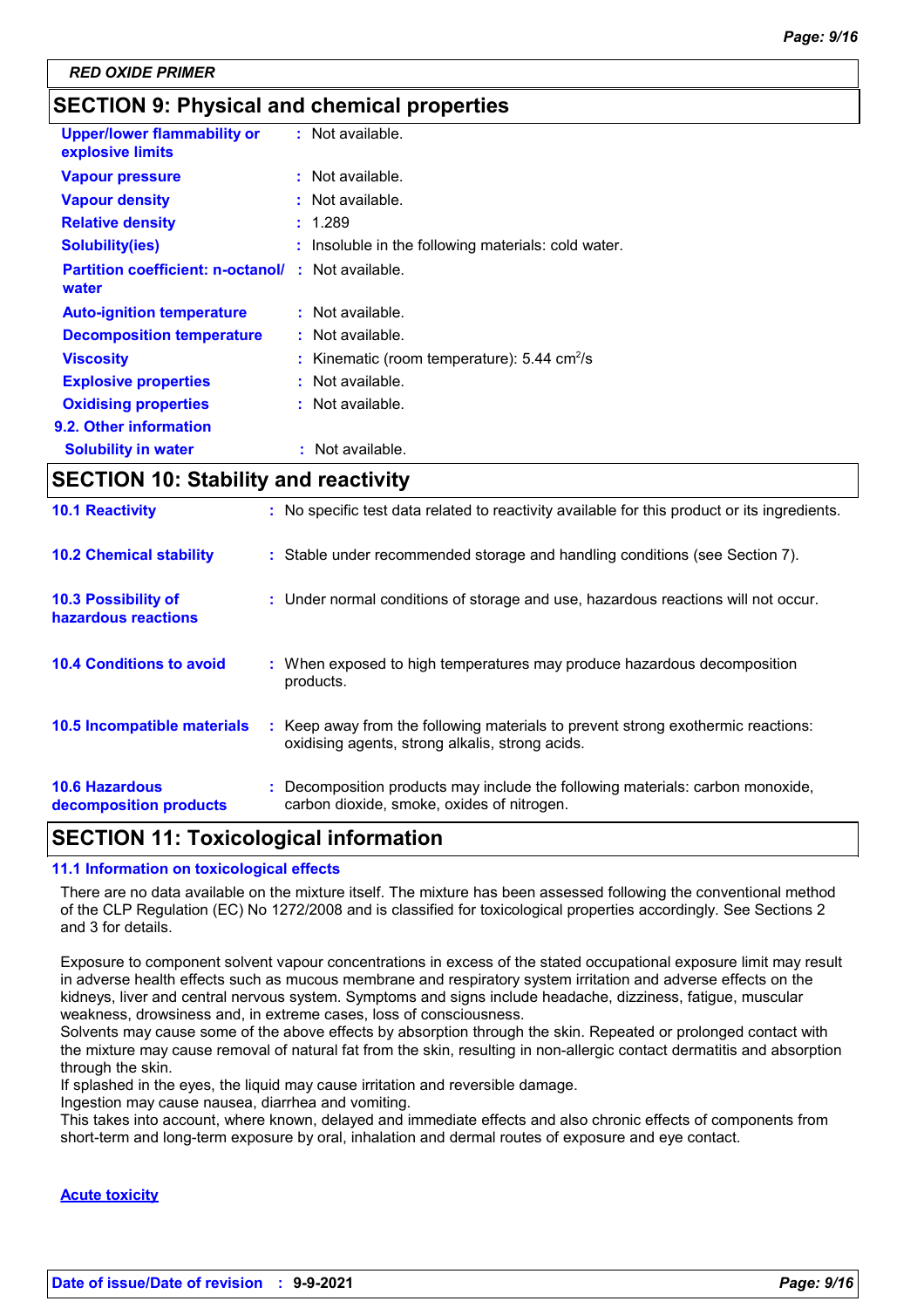# **SECTION 11: Toxicological information**

| <b>Product/ingredient name</b> | <b>Result</b>                        | <b>Species</b> | <b>Dose</b>              | <b>Exposure</b> |
|--------------------------------|--------------------------------------|----------------|--------------------------|-----------------|
| Hydrocarbons, C10-C13, n-      | <b>LC50 Inhalation Vapour</b>        | Rat            | 8500 mg/m <sup>3</sup>   | 4 hours         |
| alkanes, isoalkanes, cyclics,  |                                      |                |                          |                 |
| <2%aromatics                   |                                      |                |                          |                 |
|                                | LD50 Oral                            | Rat            | $>6$ g/kg                |                 |
| (2-methoxymethylethoxy)        | LD50 Oral                            | Rat            | 5400 uL/kg               |                 |
| propanol                       |                                      |                |                          |                 |
| methanol                       | LD50 Dermal                          | Rabbit         | 15800 mg/kg              |                 |
|                                | LD50 Intraperitoneal                 | Guinea pig     | 3556 mg/kg               |                 |
|                                | LD50 Intraperitoneal                 | Hamster        | 8555 mg/kg               |                 |
|                                | LD50 Intraperitoneal                 | Mouse          | 10765 mg/kg              |                 |
|                                | LD50 Intraperitoneal                 | Rabbit         | 1826 mg/kg               |                 |
|                                | LD50 Intraperitoneal                 | Rat<br>Mouse   | 7529 mg/kg               |                 |
|                                | LD50 Intravenous<br>LD50 Intravenous | Rabbit         | 4710 mg/kg               |                 |
|                                | LD50 Intravenous                     | Rat            | 8907 mg/kg<br>2131 mg/kg |                 |
|                                | LD50 Oral                            |                | 7500 mg/kg               |                 |
|                                | LD50 Oral                            | Dog<br>Monkey  | 7 g/kg                   |                 |
|                                | LD50 Oral                            | Monkey         | 7000 mg/kg               |                 |
|                                | LD50 Oral                            | Mouse          | 5800 mg/kg               |                 |
|                                | LD50 Oral                            | Pig            | >5000 mg/kg              |                 |
|                                | LD50 Oral                            | Rabbit         | 14200 mg/kg              |                 |
|                                | LD50 Oral                            | Rat            | 5600 mg/kg               |                 |
|                                | LD50 Subcutaneous                    | Mouse          | 9800 mg/kg               |                 |
|                                | <b>LDLo Dermal</b>                   | Monkey         | 393 mg/kg                |                 |
|                                | LDLo Intravenous                     | Cat            | 4641 mg/kg               |                 |
|                                | LDLo Oral                            | Dog            | 7500 mg/kg               |                 |
|                                | LDLo Oral                            | Human          | 428 mg/kg                |                 |
|                                | LDLo Oral                            | Human          | 143 mg/kg                |                 |
|                                | LDLo Oral                            | Man - Male     | 14 mL/kg                 |                 |
|                                | LDLo Oral                            | Man - Male     | 6422 mg/kg               |                 |
|                                | LDLo Oral                            | Monkey         | 5000 mg/kg               |                 |
|                                | LDLo Oral                            | Mouse          | 420 mg/kg                |                 |
|                                | LDLo Oral                            | Rabbit         | 7500 mg/kg               |                 |
|                                | LDLo Oral                            | Woman -        | 10 mL/kg                 |                 |
|                                |                                      | Female         |                          |                 |
|                                | <b>LDLo Parenteral</b>               | Frog           | 59 g/kg                  |                 |
|                                | LDLo Route of exposure<br>unreported | Man - Male     | 868 mg/kg                |                 |
|                                | <b>TDLo Intraperitoneal</b>          | Rat            | 3490 mg/kg               |                 |
|                                | <b>TDLo Intraperitoneal</b>          | Rat            | 3000 mg/kg               |                 |
|                                | <b>TDLo Oral</b>                     | Man - Male     | $0.43$ mL/kg             |                 |
|                                | <b>TDLo Oral</b>                     | Man - Male     | 1.14 mL/kg               |                 |
|                                | <b>TDLo Oral</b>                     | Man - Male     | $1.4$ mL/kg              |                 |
|                                | <b>TDLo Oral</b>                     | Man - Male     | 3429 mg/kg               |                 |
|                                | <b>TDLo Oral</b>                     | Man - Male     | 3571 uL/kg               |                 |
|                                | <b>TDLo Oral</b>                     | Man - Male     | 9450 uL/kg               |                 |
|                                | <b>TDLo Oral</b>                     | Rat            | 8 g/kg                   |                 |
|                                | <b>TDLo Oral</b>                     | Rat            | 3 g/kg                   |                 |
|                                | <b>TDLo Oral</b>                     | Rat            | 3 g/kg                   |                 |
|                                | <b>TDLo Oral</b>                     | Rat            | 8 mL/kg                  |                 |
|                                | <b>TDLo Oral</b>                     | Rat            | 3500 mg/kg               |                 |
|                                | <b>TDLo Oral</b>                     | Woman -        | 4 g/kg                   |                 |
|                                |                                      | Female         |                          |                 |
|                                | <b>TDLo Subcutaneous</b>             | Rat            | 6825 mg/kg               |                 |

**Conclusion/Summary :** Not available.

**Acute toxicity estimates**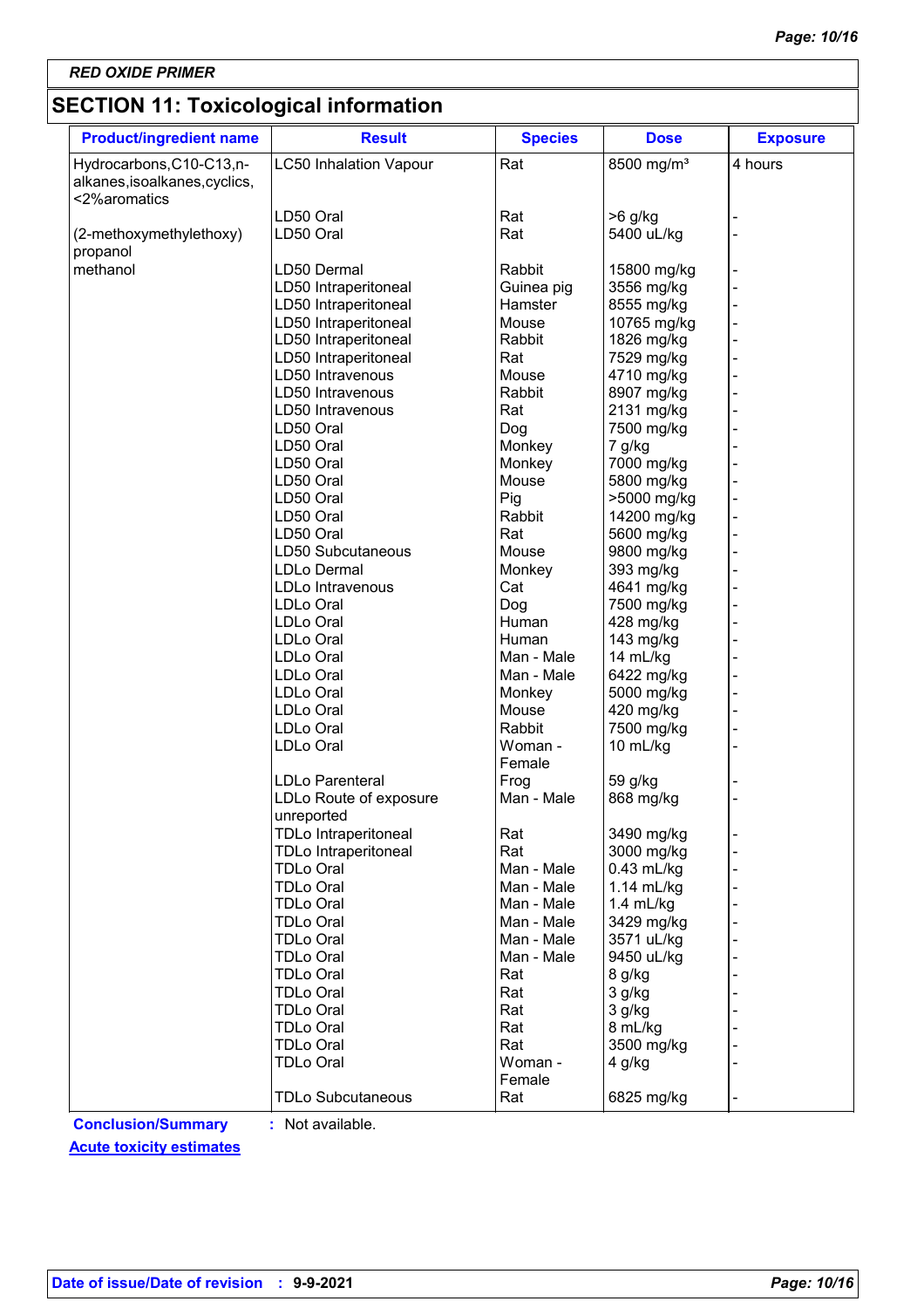# **SECTION 11: Toxicological information**

| <b>Product/ingredient name</b>  | Oral (mg/<br>kg) | <b>Dermal</b><br>(mg/kg) | (gases)<br>(ppm) | <b>Inhalation Inhalation Inhalation</b><br>(vapours)<br>(mg/l) | (dusts)<br>and mists)<br>(mg/l) |
|---------------------------------|------------------|--------------------------|------------------|----------------------------------------------------------------|---------------------------------|
| strontium bis(2-ethylhexanoate) | 500              | N/A                      | N/A              | N/A                                                            | N/A                             |
| methanol                        | 100              | 300                      | N/A              |                                                                | N/A                             |

#### **Irritation/Corrosion**

| <b>Product/ingredient name</b>      | <b>Result</b>            | <b>Species</b> | <b>Score</b>             | <b>Exposure</b>              | <b>Observation</b> |
|-------------------------------------|--------------------------|----------------|--------------------------|------------------------------|--------------------|
| (2-methoxymethylethoxy)<br>propanol | Eyes - Mild irritant     | Human          |                          | 8 <sub>mg</sub>              |                    |
|                                     | Eyes - Mild irritant     | Rabbit         |                          | <b>24 hours 500 L</b><br>mg  |                    |
|                                     | Skin - Mild irritant     | Rabbit         | $\overline{\phantom{0}}$ | 500 mg                       |                    |
| methanol                            | Eyes - Moderate irritant | Rabbit         |                          | 24 hours 100 -<br>milligrams |                    |
|                                     | Eyes - Moderate irritant | Rabbit         | ۰                        | 40 milligrams                |                    |
|                                     | Skin - Moderate irritant | Rabbit         |                          | 24 hours 20<br>milligrams    |                    |

| <b>Conclusion/Summary</b>    | : Not available. |
|------------------------------|------------------|
| Sensitisation                |                  |
| <b>Conclusion/Summary</b>    | : Not available. |
| <b>Mutagenicity</b>          |                  |
| <b>Conclusion/Summary</b>    | : Not available. |
| <b>Carcinogenicity</b>       |                  |
| <b>Conclusion/Summary</b>    | : Not available. |
| <b>Reproductive toxicity</b> |                  |
| <b>Conclusion/Summary</b>    | : Not available. |
| Teratogenicity               |                  |
| <b>Conclusion/Summary</b>    | : Not available. |
|                              |                  |

#### **Specific target organ toxicity (single exposure)**

| <b>Product/ingredient name</b>                                         | <b>Category</b> | <b>Route of</b><br>exposure | <b>Target organs</b> |
|------------------------------------------------------------------------|-----------------|-----------------------------|----------------------|
| Hydrocarbons, C9-C11, n-alkanes, isoalkanes, cyclics,<br><2% aromatics | Category 3      |                             | Narcotic effects     |

#### **Specific target organ toxicity (repeated exposure)**

Not available.

#### **Aspiration hazard**

| <b>Product/ingredient name</b>                                                                                                                              | <b>Result</b>                                                                  |
|-------------------------------------------------------------------------------------------------------------------------------------------------------------|--------------------------------------------------------------------------------|
| Hydrocarbons, C9-C11, n-alkanes, isoalkanes, cyclics, <2%<br><b>l</b> aromatics<br>Hydrocarbons, C10-C13, n-alkanes, isoalkanes, cyclics,<br>l <2%aromatics | <b>ASPIRATION HAZARD - Category 1</b><br><b>ASPIRATION HAZARD - Category 1</b> |

#### **Other information :**

: Not available.

# **SECTION 12: Ecological information**

#### **12.1 Toxicity**

There are no data available on the mixture itself. Do not allow to enter drains or watercourses.

The mixture has been assessed following the summation method of the CLP Regulation (EC) No 1272/2008 and is classified for eco-toxicological properties accordingly. See Sections 2 and 3 for details.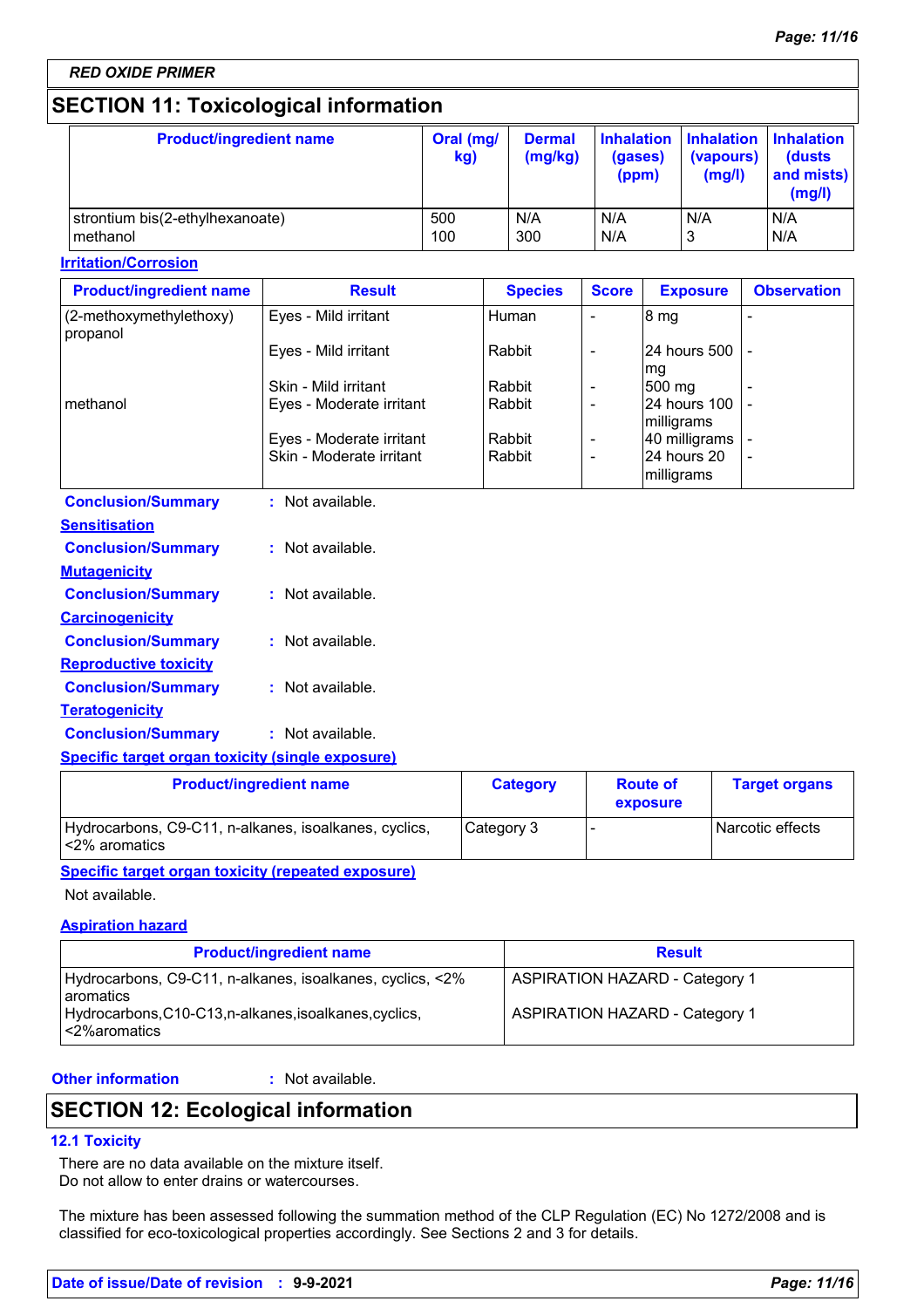# **SECTION 12: Ecological information**

| <b>Product/ingredient name</b> | <b>Result</b>                        | <b>Species</b>                      | <b>Exposure</b> |
|--------------------------------|--------------------------------------|-------------------------------------|-----------------|
| trizinc bis(orthophosphate)    | Acute EC50 0.21 mg/l                 | Daphnia - Ceriodaphnia dubia        | 48 hours        |
|                                | Acute EC50 0.19 mg/l                 | Daphnia - Ceriodaphnia              | 48 hours        |
|                                |                                      | reticulata                          |                 |
|                                | Acute EC50 0.27 mg/l                 | Daphnia - Daphnia pulex             | 48 hours        |
|                                | Acute IC50 0.136 mg/l                | Algae - Selenastrum                 | 72 hours        |
|                                |                                      | capricornutum                       |                 |
|                                | Acute LC50 1.92 mg/l                 | Fish - Oncorhynchus kisutch         | 96 hours        |
|                                | Acute LC50 0.77 mg/l                 | Fish - Pimephales promelas          | 96 hours        |
|                                | Acute LC50 0.33 mg/l                 | Fish - Thymallus articus            | 96 hours        |
|                                | Acute LC50 90 µg/l Fresh water       | Fish - Oncorhynchus mykiss          | 96 hours        |
| methanol                       | Acute EC50 16.912 mg/l Marine water  | Algae - Ulva pertusa                | 96 hours        |
|                                | Acute EC50 24500000 µg/l Fresh water | Daphnia - Daphnia magna -<br>Larvae | 48 hours        |
|                                | Acute EC50 22200 mg/l Fresh water    | Daphnia - Daphnia obtusa -          | 48 hours        |
|                                |                                      | Neonate                             |                 |
|                                | Acute EC50 12835 mg/l Fresh water    | Fish - Lepomis macrochirus          | 96 hours        |
|                                | Acute EC50 12700000 µg/l Fresh water | Fish - Lepomis macrochirus -        | 96 hours        |
|                                |                                      | Juvenile (Fledgling, Hatchling,     |                 |
|                                |                                      | Weanling)                           |                 |
|                                | Acute EC50 13000000 µg/l Fresh water | Fish - Oncorhynchus mykiss -        | 96 hours        |
|                                |                                      | Juvenile (Fledgling, Hatchling,     |                 |
|                                |                                      | Weanling)                           |                 |
|                                | Acute LC50 2500000 µg/l Marine water | Crustaceans - Crangon               | 48 hours        |
|                                |                                      | crangon - Adult                     |                 |
|                                | Acute LC50 3289 mg/l Fresh water     | Daphnia - Daphnia magna -           | 48 hours        |
|                                |                                      | Neonate                             |                 |
|                                | Acute LC50 15.32 g/L Fresh water     | Fish - Oreochromis                  | 96 hours        |
|                                |                                      | mossambicus - Adult                 |                 |
|                                | Acute LC50 290 mg/l Fresh water      | Fish - Danio rerio - Egg            | 96 hours        |
|                                | Chronic NOEC 71 ppm Fresh water      | Algae - Heterosigma akashiwo        | 96 hours        |
|                                | Chronic NOEC 1400 ppm Fresh water    | Algae - Skeletonema costatum        | 96 hours        |
|                                | Chronic NOEC 410 ppm Fresh water     | Algae - Prorocentrum minimum        | 96 hours        |
|                                | Chronic NOEC 24 ppm Fresh water      | Algae - Eutreptiella sp.            | 96 hours        |
|                                | Chronic NOEC 9.96 mg/l Marine water  | Algae - Ulva pertusa                | 96 hours        |

**Conclusion/Summary :** Not available.

### **12.2 Persistence and degradability**

**Conclusion/Summary :** Not available.

#### **12.3 Bioaccumulative potential**

| <b>Product/ingredient name</b>                                            | LogP <sub>ow</sub>       | <b>BCF</b> | <b>Potential</b> |
|---------------------------------------------------------------------------|--------------------------|------------|------------------|
| Hydrocarbons, C10-C13,n-<br>alkanes, isoalkanes, cyclics,<br><2%aromatics | $\overline{\phantom{0}}$ | 10 to 2500 | high             |
| trizinc bis(orthophosphate)                                               | $\sim$                   | 60960      | high             |
| (2-methoxymethylethoxy)<br>propanol                                       | 0.004                    |            | low              |
| 2-ethylhexanoic acid,<br>manganese salt                                   |                          | 2.96       | low              |
| methanol                                                                  | $-0.77$                  | < 10       | low              |

### **12.4 Mobility in soil**

| <b>Soil/water partition</b><br><b>coefficient</b> (K <sub>oc</sub> ) | : Not available. |
|----------------------------------------------------------------------|------------------|
| <b>Mobility</b>                                                      | : Not available. |

#### **12.5 Results of PBT and vPvB assessment**

This mixture does not contain any substances that are assessed to be a PBT or a vPvB.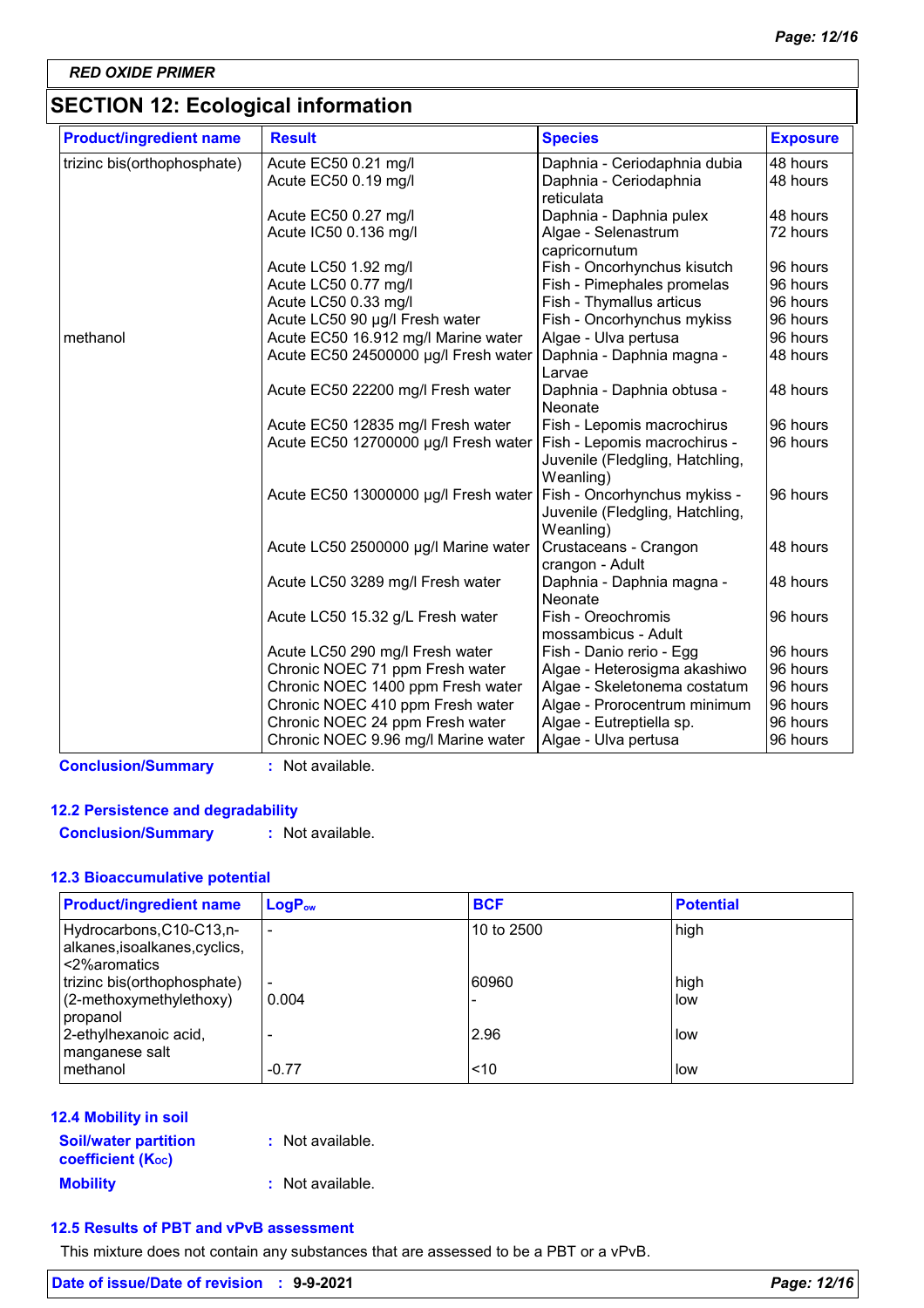# **SECTION 12: Ecological information**

**12.6 Other adverse effects :** No known significant effects or critical hazards.

### **SECTION 13: Disposal considerations**

The information in this section contains generic advice and guidance. The list of Identified Uses in Section 1 should be consulted for any available use-specific information provided in the Exposure Scenario(s).

#### **13.1 Waste treatment methods**

| <b>Product</b>                 |                                                                                                                                                                                                                                                                                                                                                                                                                                                                                                                                                             |  |
|--------------------------------|-------------------------------------------------------------------------------------------------------------------------------------------------------------------------------------------------------------------------------------------------------------------------------------------------------------------------------------------------------------------------------------------------------------------------------------------------------------------------------------------------------------------------------------------------------------|--|
| <b>Methods of disposal</b>     | The generation of waste should be avoided or minimised wherever possible.<br>Disposal of this product, solutions and any by-products should at all times comply<br>with the requirements of environmental protection and waste disposal legislation<br>and any regional local authority requirements. Dispose of surplus and non-<br>recyclable products via a licensed waste disposal contractor. Waste should not be<br>disposed of untreated to the sewer unless fully compliant with the requirements of<br>all authorities with jurisdiction.          |  |
| <b>Hazardous waste</b>         | The classification of the product may meet the criteria for a hazardous waste.<br>t.                                                                                                                                                                                                                                                                                                                                                                                                                                                                        |  |
| <b>Disposal considerations</b> | Do not allow to enter drains or watercourses.<br>Dispose of according to all federal, state and local applicable regulations.<br>If this product is mixed with other wastes, the original waste product code may no<br>longer apply and the appropriate code should be assigned.<br>For further information, contact your local waste authority.                                                                                                                                                                                                            |  |
| <b>Packaging</b>               |                                                                                                                                                                                                                                                                                                                                                                                                                                                                                                                                                             |  |
| <b>Methods of disposal</b>     | The generation of waste should be avoided or minimised wherever possible. Waste<br>packaging should be recycled. Incineration or landfill should only be considered<br>when recycling is not feasible.                                                                                                                                                                                                                                                                                                                                                      |  |
| <b>Disposal considerations</b> | Using information provided in this safety data sheet, advice should be obtained from<br>the relevant waste authority on the classification of empty containers.<br>Empty containers must be scrapped or reconditioned.<br>Dispose of containers contaminated by the product in accordance with local or<br>national legal provisions.                                                                                                                                                                                                                       |  |
| <b>Type of packaging</b>       | European waste catalogue (EWC)                                                                                                                                                                                                                                                                                                                                                                                                                                                                                                                              |  |
| <b>CEPE Paint Guidelines</b>   | 15 01 10*<br>packaging containing residues of or contaminated by<br>hazardous substances                                                                                                                                                                                                                                                                                                                                                                                                                                                                    |  |
| <b>Special precautions</b>     | This material and its container must be disposed of in a safe way. Care should be<br>taken when handling emptied containers that have not been cleaned or rinsed out.<br>Empty containers or liners may retain some product residues. Vapour from product<br>residues may create a highly flammable or explosive atmosphere inside the<br>container. Do not cut, weld or grind used containers unless they have been cleaned<br>thoroughly internally. Avoid dispersal of spilt material and runoff and contact with<br>soil, waterways, drains and sewers. |  |

# **SECTION 14: Transport information**

# **Information pertaining to IATA and ADN is considered not relevant since the material is not packaged in the correct approved packaging required of these methods of transport.**

|                                                           | <b>ADR</b>    | <b>IMDG</b>   |
|-----------------------------------------------------------|---------------|---------------|
| 14.1 UN number                                            | <b>UN1263</b> | <b>UN1263</b> |
| 14.2 UN proper<br>shipping name                           | <b>PAINT</b>  | <b>PAINT</b>  |
| <b>14.3 Transport</b><br>hazard class(es)<br><b>Class</b> | 3             | 3             |
| Date of issue/Date of revision :                          | 9-9-2021      | Page: 13/16   |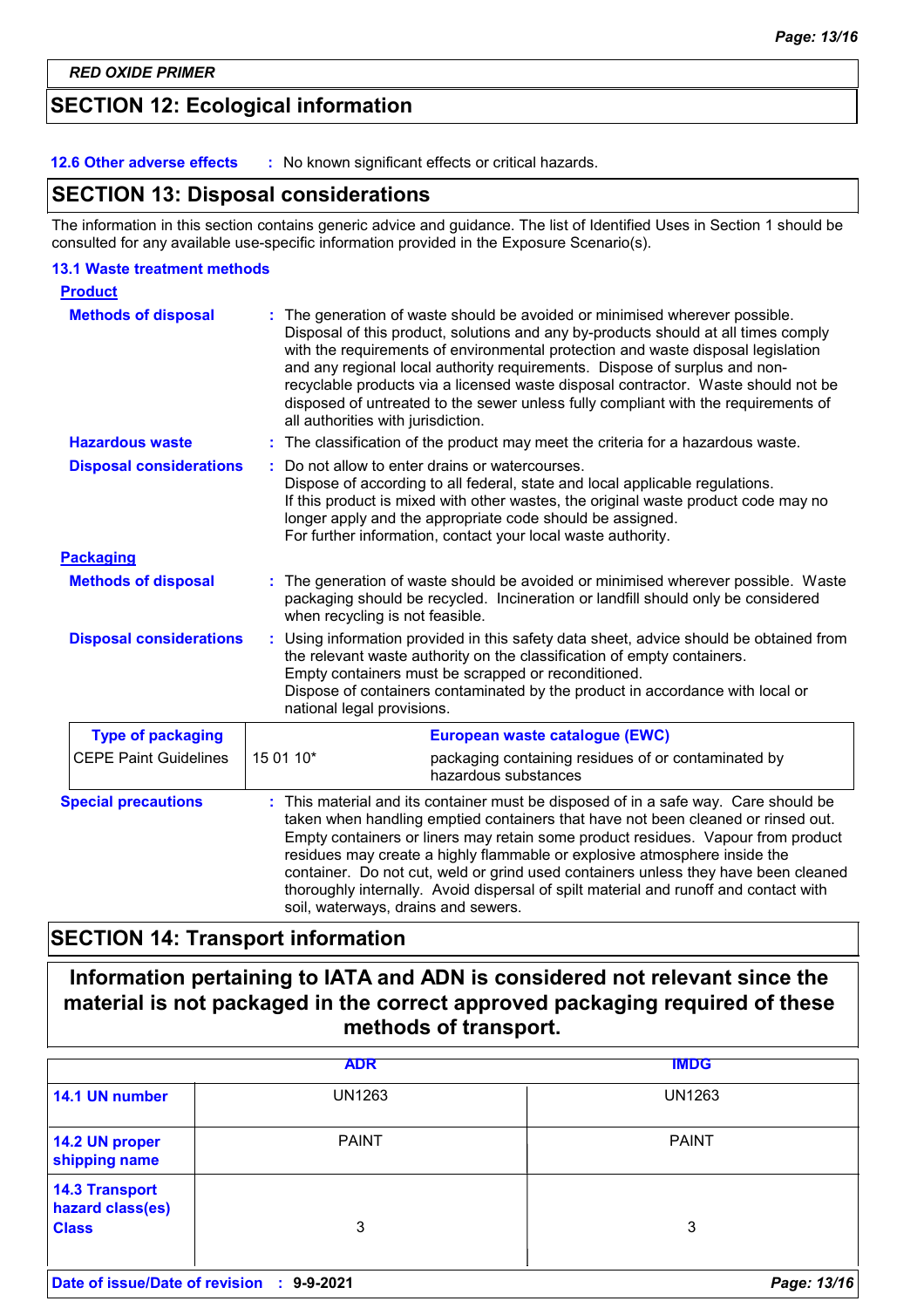|                                                                                                                                                                                                                                                                              | Information pertaining to IATA and ADN is considered not relevant since the<br>material is not packaged in the correct approved packaging required of these<br>methods of transport.                                                                                                                                                                                                                                                                                                                                             |                                                                                                                                         |  |  |
|------------------------------------------------------------------------------------------------------------------------------------------------------------------------------------------------------------------------------------------------------------------------------|----------------------------------------------------------------------------------------------------------------------------------------------------------------------------------------------------------------------------------------------------------------------------------------------------------------------------------------------------------------------------------------------------------------------------------------------------------------------------------------------------------------------------------|-----------------------------------------------------------------------------------------------------------------------------------------|--|--|
| <b>Subsidiary class</b>                                                                                                                                                                                                                                                      |                                                                                                                                                                                                                                                                                                                                                                                                                                                                                                                                  |                                                                                                                                         |  |  |
| <b>14.4 Packing group</b>                                                                                                                                                                                                                                                    | III                                                                                                                                                                                                                                                                                                                                                                                                                                                                                                                              | Ш                                                                                                                                       |  |  |
| 14.5<br><b>Environmental</b><br><b>hazards</b>                                                                                                                                                                                                                               |                                                                                                                                                                                                                                                                                                                                                                                                                                                                                                                                  |                                                                                                                                         |  |  |
| <b>Marine pollutant</b>                                                                                                                                                                                                                                                      | No.                                                                                                                                                                                                                                                                                                                                                                                                                                                                                                                              | No.                                                                                                                                     |  |  |
| <b>Marine pollutant</b><br><b>substances</b>                                                                                                                                                                                                                                 |                                                                                                                                                                                                                                                                                                                                                                                                                                                                                                                                  | Not available.                                                                                                                          |  |  |
| <b>14.6 Special</b><br>precautions for<br>user                                                                                                                                                                                                                               | Transport within user's premises: always<br>transport in closed containers that are upright<br>and secure. Ensure that persons transporting<br>the product know what to do in the event of an<br>accident or spillage.                                                                                                                                                                                                                                                                                                           |                                                                                                                                         |  |  |
| <b>HI/Kemler number</b>                                                                                                                                                                                                                                                      | 30                                                                                                                                                                                                                                                                                                                                                                                                                                                                                                                               |                                                                                                                                         |  |  |
| <b>Emergency</b><br>schedules (EmS)                                                                                                                                                                                                                                          |                                                                                                                                                                                                                                                                                                                                                                                                                                                                                                                                  | $F-E$ , S-E                                                                                                                             |  |  |
| <b>14.7 Transport in bulk</b><br>according to IMO<br><b>instruments</b><br><b>Additional</b><br>information                                                                                                                                                                  | : Not applicable.<br>Viscous liquid exception This class 3 viscous<br>liquid is not subject to regulation in packagings<br>up to 450 L according to 2.2.3.1.5.1.<br>Tunnel code (D/E)                                                                                                                                                                                                                                                                                                                                            | Viscous liquid exception This class 3 viscous<br>liquid is not subject to regulation in packagings<br>up to 450 L according to 2.3.2.5. |  |  |
|                                                                                                                                                                                                                                                                              | <b>SECTION 15: Regulatory information</b>                                                                                                                                                                                                                                                                                                                                                                                                                                                                                        |                                                                                                                                         |  |  |
| <b>Annex XIV</b><br><b>Annex XVII - Restrictions</b><br>on the manufacture,<br>placing on the market<br>and use of certain<br>dangerous substances,<br>mixtures and articles<br><b>Other EU regulations</b><br><b>VOC for Ready-for-Use</b><br><b>Mixture</b><br>Not listed. | 15.1 Safety, health and environmental regulations/legislation specific for the substance or mixture<br>EU Regulation (EC) No. 1907/2006 (REACH)<br><b>Annex XIV - List of substances subject to authorisation</b><br>None of the components are listed, or the component present is below its threshold.<br><b>Substances of very high concern</b><br>None of the components are listed, or the component present is below its threshold.<br>: Not applicable.<br>: Not applicable.<br>Ozone depleting substances (1005/2009/EU) |                                                                                                                                         |  |  |
| Not listed.                                                                                                                                                                                                                                                                  | Prior Informed Consent (PIC) (649/2012/EU)                                                                                                                                                                                                                                                                                                                                                                                                                                                                                       |                                                                                                                                         |  |  |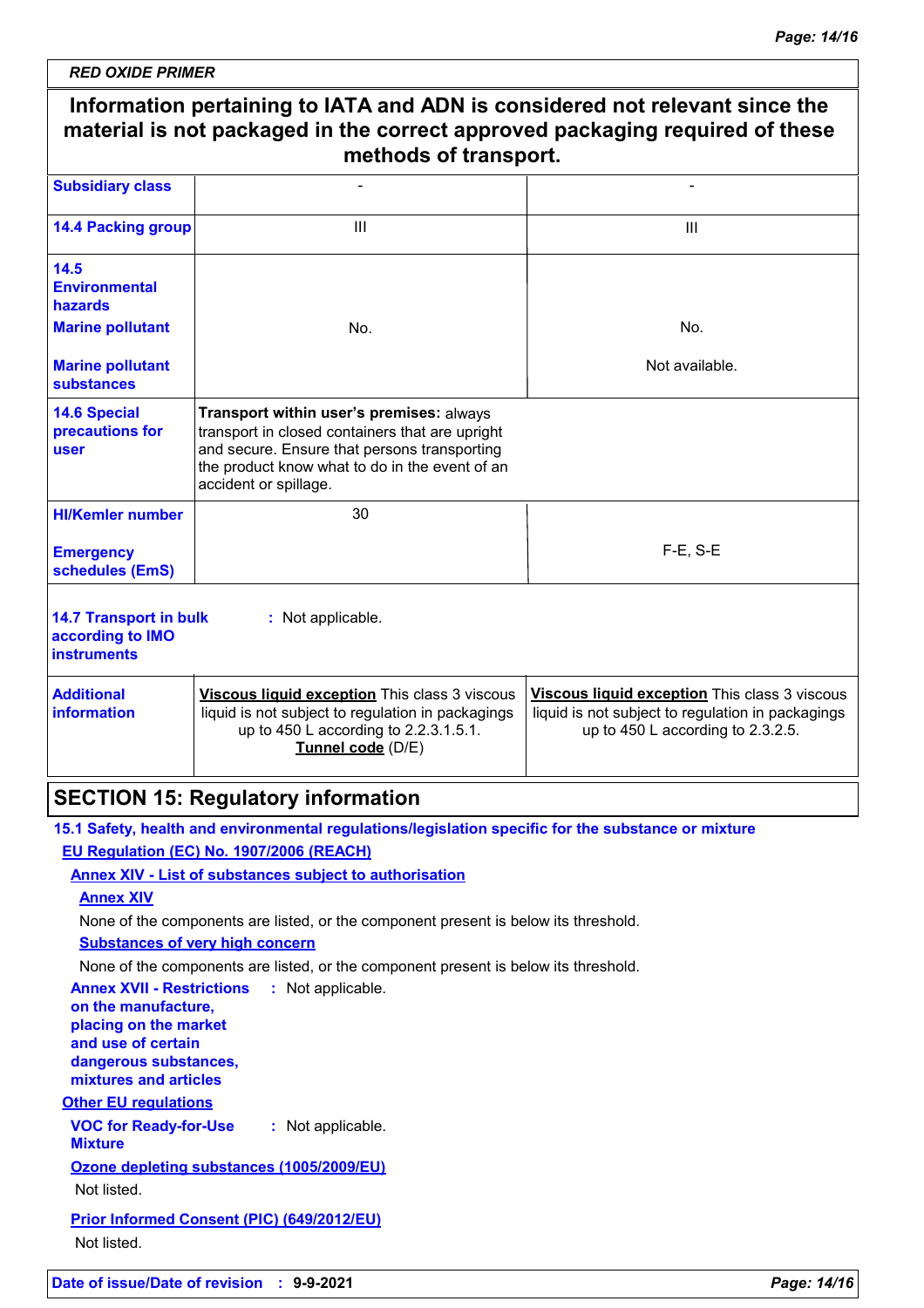# **SECTION 15: Regulatory information**

#### **Seveso Directive**

This product may add to the calculation for determining whether a site is within the scope of the Seveso Directive on major accident hazards.

#### **International regulations**

**Chemical Weapon Convention List Schedules I, II & III Chemicals**

Not listed.

#### **Montreal Protocol**

Not listed.

**Stockholm Convention on Persistent Organic Pollutants**

Not listed.

**Rotterdam Convention on Prior Informed Consent (PIC)** Not listed.

#### **UNECE Aarhus Protocol on POPs and Heavy Metals**

Not listed.

## **15.2 Chemical safety**

**:** No Chemical Safety Assessment has been carried out.

#### **assessment**

### **SECTION 16: Other information**

**CEPE code :** 1

 $\nabla$  Indicates information that has changed from previously issued version.

|  | <b>Abbreviations and acronyms : ATE = Acute Toxicity Estimate</b>             |
|--|-------------------------------------------------------------------------------|
|  | CLP = Classification, Labelling and Packaging Regulation [Regulation (EC) No. |
|  | 1272/2008]                                                                    |
|  | DMEL = Derived Minimal Effect Level                                           |
|  | DNEL = Derived No Effect Level                                                |
|  | EUH statement = CLP-specific Hazard statement                                 |
|  | $N/A = Not available$                                                         |
|  | PBT = Persistent, Bioaccumulative and Toxic                                   |
|  | PNEC = Predicted No Effect Concentration                                      |
|  | RRN = REACH Registration Number                                               |
|  | SGG = Segregation Group                                                       |
|  | vPvB = Very Persistent and Very Bioaccumulative                               |
|  |                                                                               |

#### **Procedure used to derive the classification according to Regulation (EC) No. 1272/2008 [CLP/GHS]**

| <b>Classification</b>   | <b>Justification</b>  |
|-------------------------|-----------------------|
| Flam. Liq. 3, H226      | On basis of test data |
| ISTOT SE 3. H336        | l Calculation method  |
| Aquatic Chronic 3, H412 | Calculation method    |

#### **Full text of abbreviated H statements**

| H <sub>225</sub> | Highly flammable liquid and vapour.                      |
|------------------|----------------------------------------------------------|
| H <sub>226</sub> | Flammable liquid and vapour.                             |
| H <sub>301</sub> | Toxic if swallowed.                                      |
| H302             | Harmful if swallowed.                                    |
| H304             | May be fatal if swallowed and enters airways.            |
| H311             | Toxic in contact with skin.                              |
| H315             | Causes skin irritation.                                  |
| H318             | Causes serious eye damage.                               |
| H319             | Causes serious eye irritation.                           |
| H331             | Toxic if inhaled.                                        |
| H336             | May cause drowsiness or dizziness.                       |
| H <sub>361</sub> | Suspected of damaging fertility or the unborn child.     |
| H361d            | Suspected of damaging the unborn child.                  |
| H370             | Causes damage to organs.                                 |
| H373             | May cause damage to organs through prolonged or repeated |
|                  | exposure.                                                |